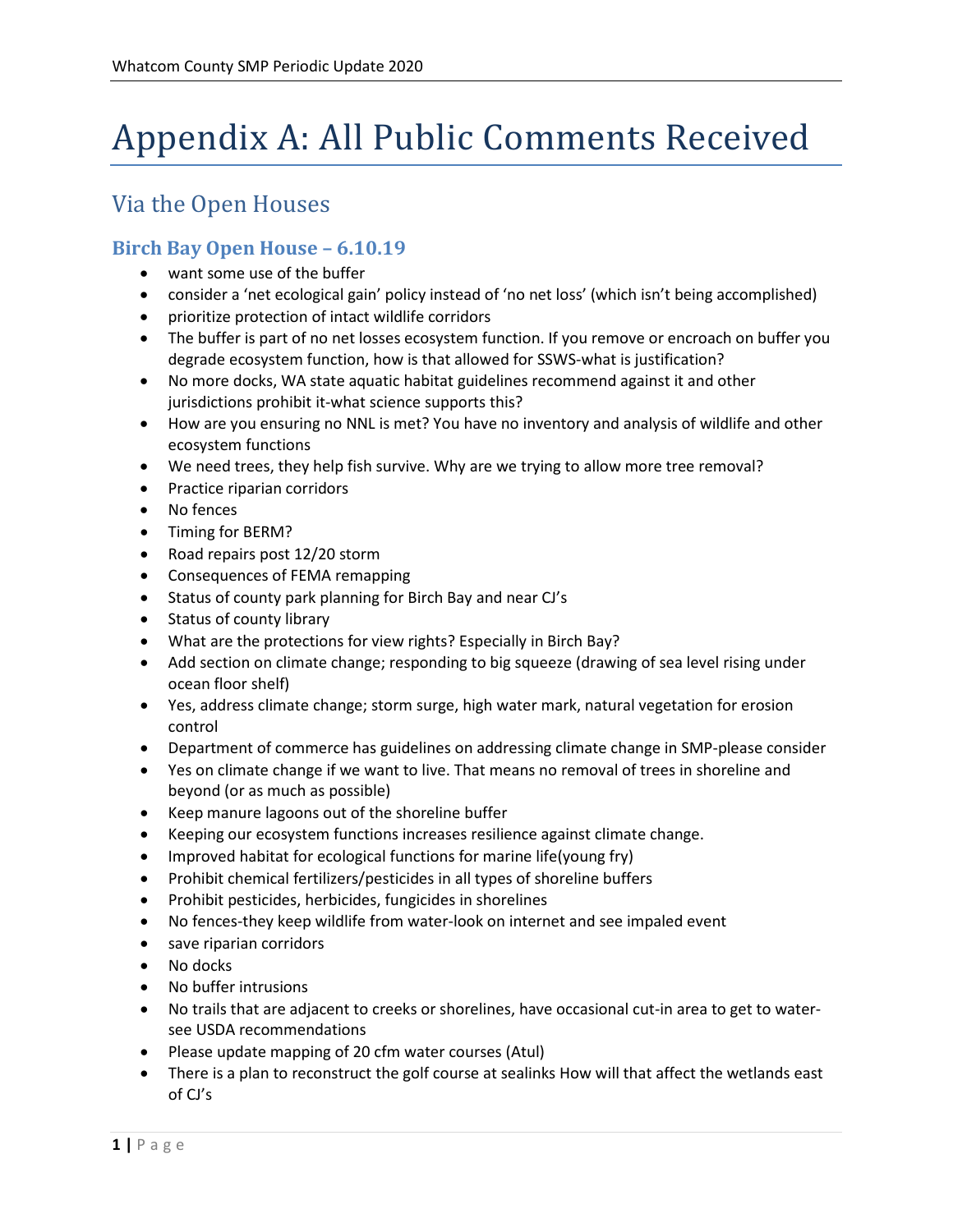- This SMP fails to even mention wildlife-they use the shoreline extensively. We have not recovered from the loss of our sea stars-a keystone species. Show us how we meet NNL under these conditions. You cannot fail to re-evaluate something that was never evaluated in the first place
- You are not required to address ecological baseline. If you have one-where is it if it exists, then tell us where it shows? Where is wildlife? You forgot about wildlife, birds, terrestrial
- Cherry point is having enormous growth-look at all of BP's SEPA reviews, the 136 advanced wetland mitigation project. The intensity of impacts is not being considered. Homes are being built all over BB and Blaine near creeks, like California Creek. Again, this has impacts that require re-evaluation.
- The BB Berm is going to have a major impact on shoreline function. This is a new condition that needs to be considered as part of no net loss requirements. There are also going to be dog park and people parks. What are the impacts of increased intensity of use? How does this affect NNL? How do you measure this?
- There is no emphasis on SSWS. You are not telling people how there is prioritized use that must be followed for long term interest of residents of entire state. Where is the emphasis on natural conditions and restoration? We are building out every shoreline in the country from Bellingham to…
- The bonds(?) appear intended to encourage people to ask for more growth into buffer and shorelines. Where is the protection? While it is true you are not required to re-evaluate baseline standards, you need to have quantifiable measurable standards and monitoring protocol, and we do not have that.
- Issue: we had beach access on our property but because of storms our stairs were wiped out. It is prohibited to replace them. However when neighborhood was developed there were designated beach access. However neighbors who have these accesses on their properties have pad-locked (?) them up and made them inaccessible. Who is to develop these for general use?
- Birch bay berm and road repairs-when? Schedule? Is it a positive thing?
- FEMA updated BB flood maps. Required flood insurance via FEMA?
- I just want the shores protected, kept clean, and not polluted
- Less oil refinery (fossil fuel) activity here
- Please address climate change/establish new high water mark. New numbers to address storm surge-setbacks and vegetation
- Shoreline improvements: runoff, erosion control, improved ecological function for marine life, improvements for schematic (young fry)/ encumber (?) Seattle shoreline in city
- I am very concerned about "non" compliance in current shoreline rules and regulations
- Please see that regulations are followed
- Neighbors (Canadian) non-compliant with permits-No Permits. Ken Milne-8941 Dearborn Ave (homeowner)
- Had made upstairs 2 parts, moved dock towards waterfront, digging up the beach, poured concrete slab, currently planning to build a dock
- Please come to my home to visualize all that is happening. I would be happy to show you and discus my concerns.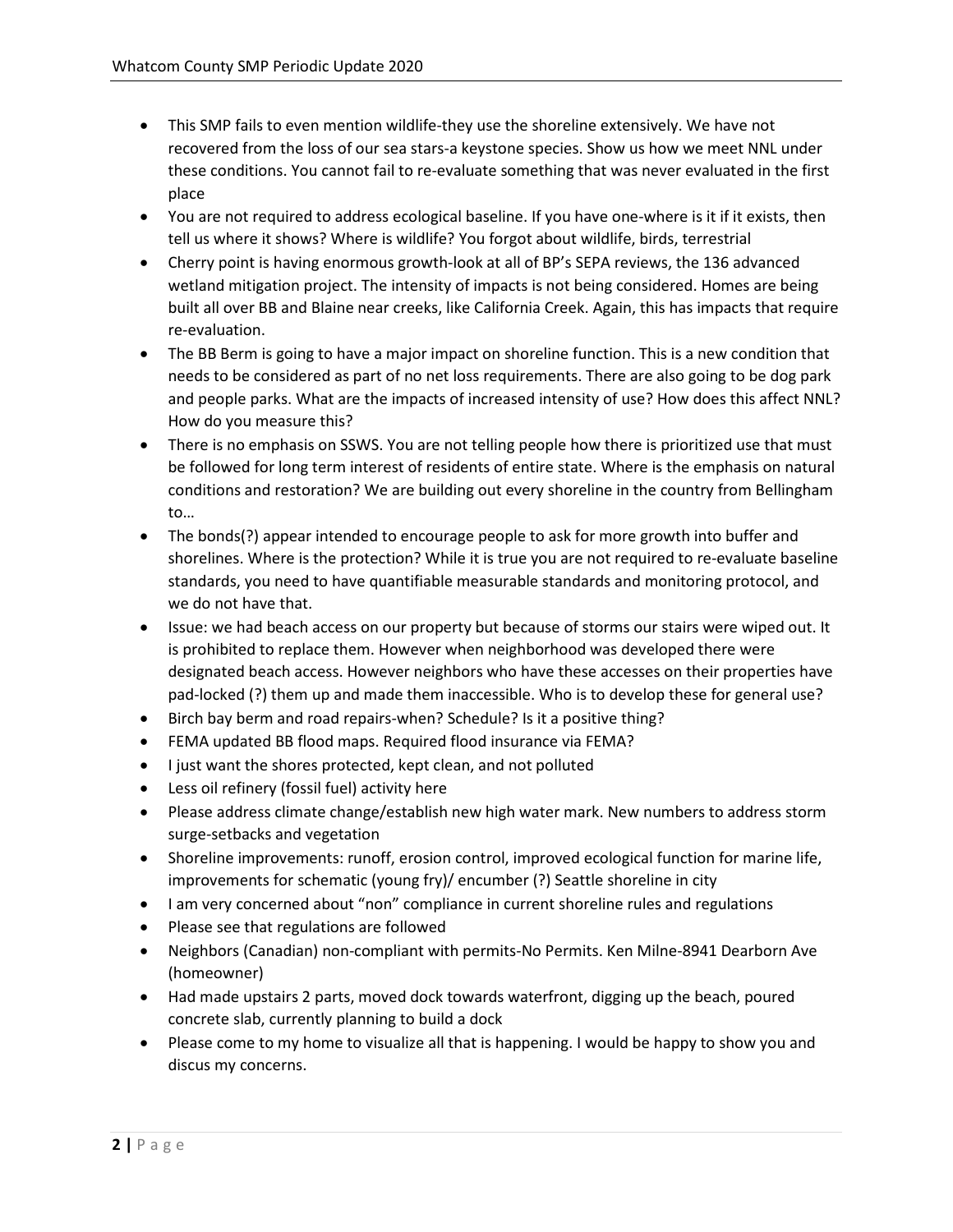#### **Deming Open House – 6.19.19**

- Hard to find basic information on shoreline do's and don'ts.
- SMP big and unwieldy-need cliff notes
- More resources on website
- If Common Line extended to conforming lots, then should only allow if mitigation provides uplift.
- Summarize and engage the public
- Ecological connectivity to retain large predators
- Ag protection, with ecological requirements
- No more residential developments on shorelines
- Ecological connectivity is key, consider impacts to terrestrial ecology adjacent to shorelines
- Riverine floodplain impacts with increased climate change impacts need additional consideration
- Recommend change designation to Natural for all shorelines upstream from Everson

#### **Bellingham Open House – 6.25.19**

- Citizen science for data collection to inform policy
- How can SMP address concern related to whales, Chinook salmon?
- More county recognition of 'worst case' sea level rise scenarios
- Reference shore friendly program by DNR/WDFW in SMP
- Should not have ability to average buffers near environmentally sensitive areas (all shoreline because they are all sensitive)
- No new development in shoreline areas
- More monitoring and evaluation of no net loss
- No variances on docks (actually no new marine docks!)
- No reductions on setbacks
- No ship traffic (commercial) as herring, salmon, orca threatened
- Rising sea level-consider setbacks
- Loophole for view (setback) eliminated
- Habitat protection as priority- preserve, protect, restore!
- Limit variance provisions as they become the precedent here in Whatcom county
- I would like CC to strongly consider climate change and what it is requiring. We need, we must, stay ahead of this-especially given the country's current direction. Thank you!
- No docks-they should not be allowed-they are harmful to shoreline functions
- Non-conforming- do not classify as conforming. Non-confirming are meant to go away over time. That would be contrary to land use change that made it non -conforming & NC does not protect shoreline.
- No economic uses should be in SMP-it is not one of the three goals under SMA
- Emphasis needed on riparian corridors. The shorelines and creeks are crucial to biodiversity. The no. 1 trait of functional ecosystem is biodiversity and no. 1 requirement for biodiversity of habitat corridors
- Should require that climate change and sea level rising be addressed and included in plans/updates
- Please prohibit any new docks at cherry point
- Better accessibility and interactive capabilities of shoreline jurisdiction mapping online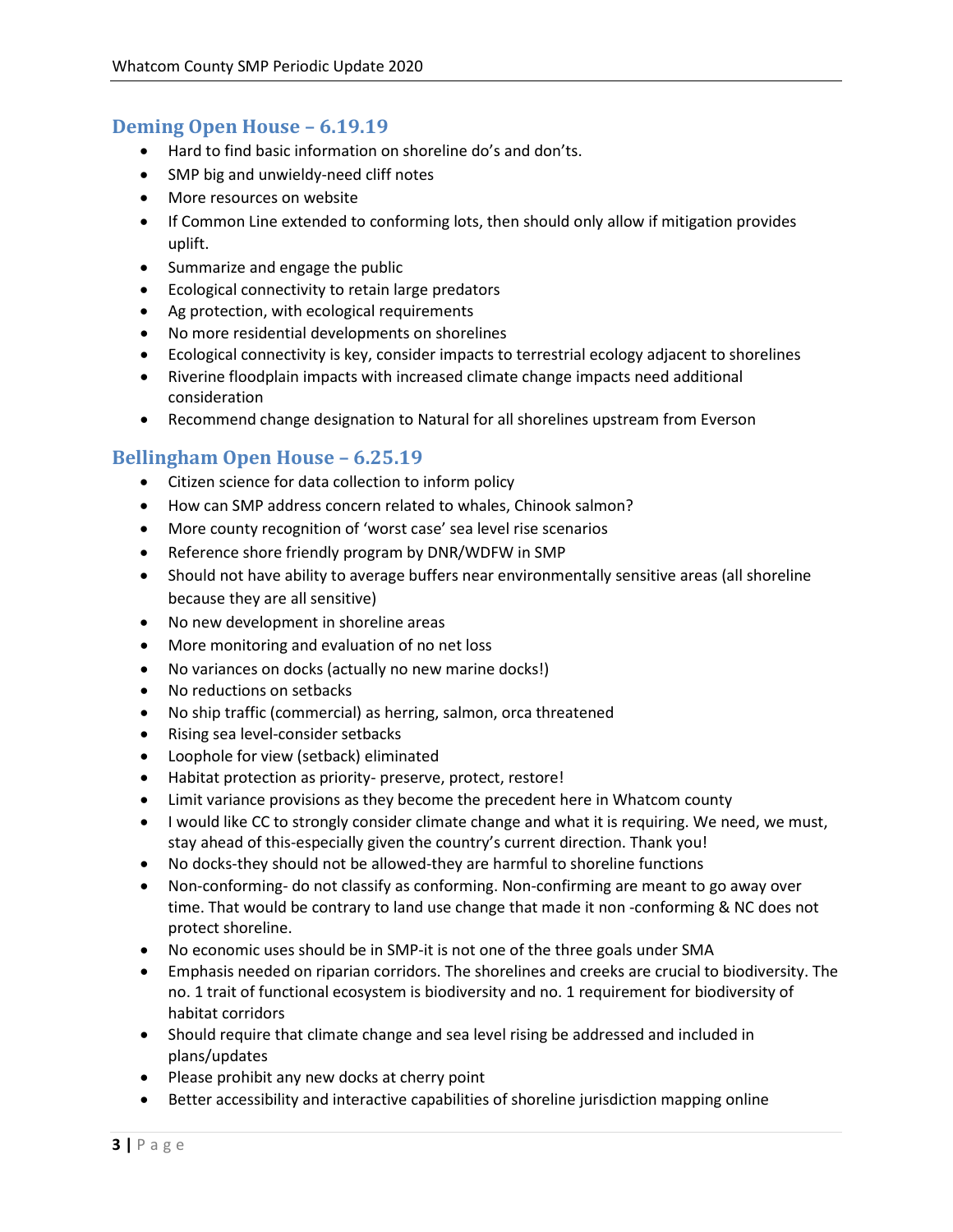- Currently, very difficult to determine if you are within shoreline jurisdiction with large PDF online
- Measurement tools would also be helpful
- Permitting obstacles for utility repair/maintenance projects- due to size, linear fit, and cost often throws routine maintenance work into lengthy permit process. Is there a way to streamline the process and reduce the time needed for utility to permit? Often times, filling out applications more applicable to buildings and development (new construction)
- Just a curiosity question: will the county consider using climate projections or models on increased flooding for marine and freshwater shorelines to inform development decisions? This will most likely become an issue as time marches on. It would be a good idea to be ahead of the game and incorporate this (projections/models) into development decision-making process.
- Thanks for the presentation!
- Comprehensive plan, shoreline management plan/act, critical area ordinance and on and on... but it all gets funneled through planning and development services, whose charter is apparently do whatever can be done to ensure that any (add?) development be permitted, usually by mitigation which is a ridiculous concept. Destroy natural wetlands, forest, etc. and create and artificial replacement. This is arrogance and greed (think taxes) masquerading as a better solution than hundreds of thousands of years of natural process that creates the wetlands and forests. PDS must be an advocate for the environment, not developers or anyone who wants special dispensation to further destroy the country.

| Comment<br># | <b>Date</b> | Commenter                               | Comment                                                                                                                                                                                                                                                                                                                                                                                                                                                                                                                                                                                                                                                                                                                                                                                                                                                                              |
|--------------|-------------|-----------------------------------------|--------------------------------------------------------------------------------------------------------------------------------------------------------------------------------------------------------------------------------------------------------------------------------------------------------------------------------------------------------------------------------------------------------------------------------------------------------------------------------------------------------------------------------------------------------------------------------------------------------------------------------------------------------------------------------------------------------------------------------------------------------------------------------------------------------------------------------------------------------------------------------------|
| 1            | 6/13/19     | Treva Coe, for<br>the Nooksack<br>Tribe | Thanks for briefing Salmon Staff Team about the SMP update. We hope you<br>continue to engage Salmon Staff Team at critical junctures.                                                                                                                                                                                                                                                                                                                                                                                                                                                                                                                                                                                                                                                                                                                                               |
|              |             |                                         | I wanted to request that you incorporate improved permit streamlining for priority<br>salmon recovery project into the updates SMP.                                                                                                                                                                                                                                                                                                                                                                                                                                                                                                                                                                                                                                                                                                                                                  |
|              |             |                                         | My understanding on the current situation is this:                                                                                                                                                                                                                                                                                                                                                                                                                                                                                                                                                                                                                                                                                                                                                                                                                                   |
|              |             |                                         | Per Whatcom County Code 23.60.02.2, Section O, exemptions are available for<br>"Watershed restoration projects as defined in Chapter 11 and by RCW 89.08.460.<br>The Administrator shall review the projects for consistency with the Program in an<br>expeditious manner and shall issue its decision along with any conditions within forty-<br>five (45) days of receiving a complete application form from the applicant/proponent.<br>No fee may be charged for accepting and processing applications for watershed<br>restoration projects as defined in Chapter 11.", i.e.                                                                                                                                                                                                                                                                                                    |
|              |             |                                         | "Watershed restoration plan" means a plan, developed or sponsored by the<br>(1)<br>department of fish and wildlife, the department of ecology, the department of<br>natural resources, the department of transportation, a federally recognized<br>Indian tribe acting within and pursuant to its authority, a city, a county, or a<br>conservation district, that provides a general program and implementation<br>measures or actions for the preservation, restoration, re-creation, or<br>enhancement of the natural resources, character, and ecology of a stream,<br>stream segment, drainage area, or watershed, and for which agency and public<br>review has been conducted pursuant to chapter 43.21C RCW, the state<br>environmental policy act. If the implementation measures or actions would<br>have a probable significant, adverse environmental impact, a detailed |

### Via Email/Website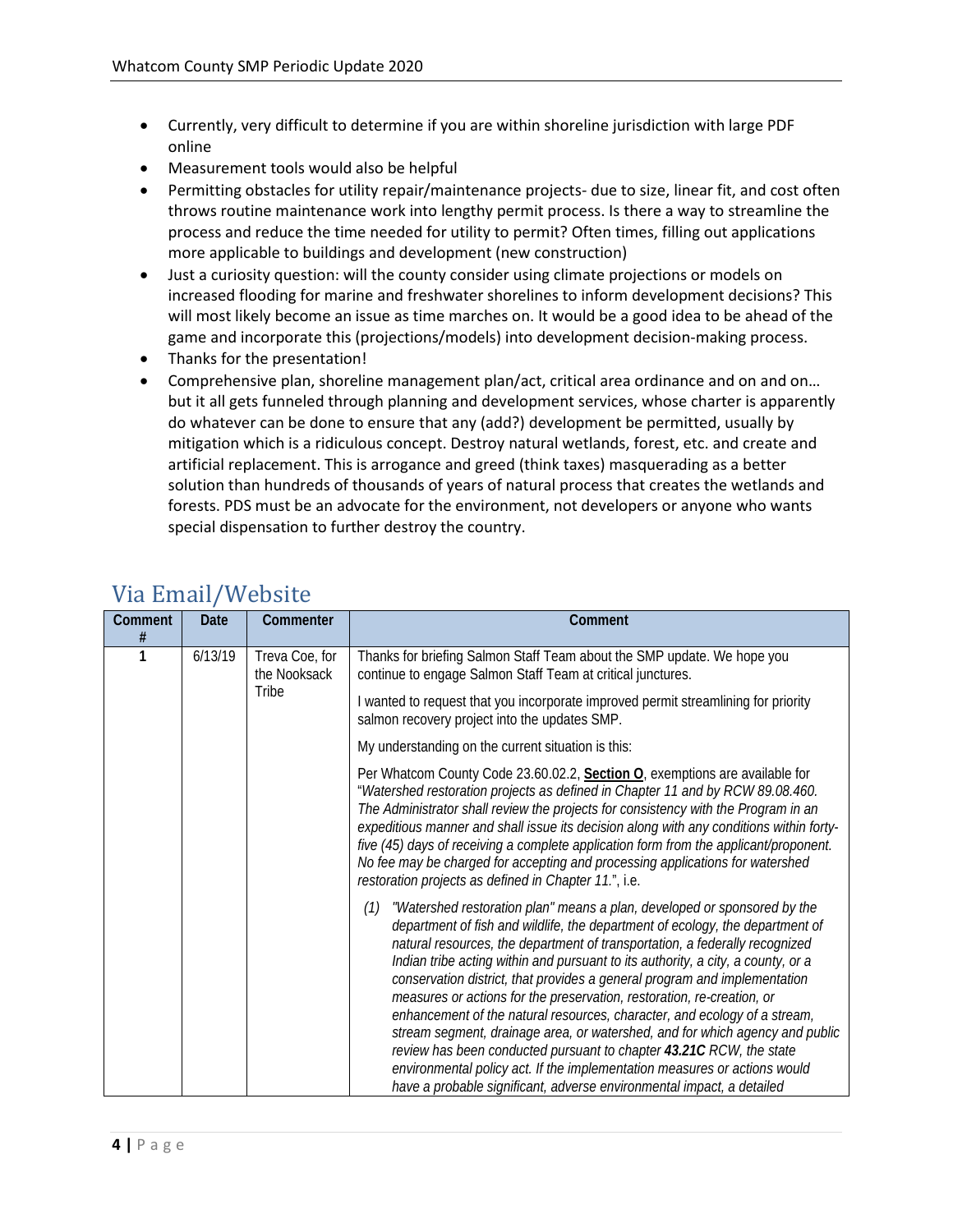| Comment<br>$\#$ | Date    | Commenter          | Comment                                                                                                                                                                                                                                                                                                                                                                                                                                                                                                                                                                                                                                             |
|-----------------|---------|--------------------|-----------------------------------------------------------------------------------------------------------------------------------------------------------------------------------------------------------------------------------------------------------------------------------------------------------------------------------------------------------------------------------------------------------------------------------------------------------------------------------------------------------------------------------------------------------------------------------------------------------------------------------------------------|
|                 |         |                    | statement under RCW 43.21C.031 must be prepared on the plan.                                                                                                                                                                                                                                                                                                                                                                                                                                                                                                                                                                                        |
|                 |         |                    | "Watershed restoration project" means a public or private project authorized by<br>(2)<br>the sponsor of a watershed restoration plan that implements the plan or a part<br>of the plan and consists of one or more of the following activities:                                                                                                                                                                                                                                                                                                                                                                                                    |
|                 |         |                    | (a) A project that involves less than ten miles of stream reach, in which less<br>than twenty-five cubic yards of sand, gravel, or soil is removed, imported,<br>disturbed, or discharged, and in which no existing vegetation is removed<br>except as minimally necessary to facilitate additional plantings;                                                                                                                                                                                                                                                                                                                                      |
|                 |         |                    | (b) A project for the restoration of an eroded or unstable stream bank that<br>employs the principles of bioengineering, including limited use of rock as a<br>stabilization only at the toe of the bank, and with primary emphasis on<br>using native vegetation to control the erosive forces of flowing water; or                                                                                                                                                                                                                                                                                                                                |
|                 |         |                    | A project primarily designed to improve fish and wildlife habitat, remove or<br>(c)<br>reduce impediments to migration of fish, or enhance the fishery resource<br>available for use by all of the citizens of the state, provided that any<br>structure other than a bridge or culvert or instream habitat enhancement<br>structure associated with the project is less than two hundred square feet<br>in floor area and is located above the ordinary high water mark of the<br>stream.                                                                                                                                                          |
|                 |         |                    | Our restoration projects do not qualify under this exemption, because our salmon<br>recovery plan, which potentially could constitute a "watershed restoration plan," has<br>not been subjected to SEPA.                                                                                                                                                                                                                                                                                                                                                                                                                                            |
|                 |         |                    | Instead our projects qualify for Shorelines exemption through WCC 23.60.02.2,<br>Section P <sub>r</sub> i.e. when Joel provides a letter qualifying us for an exemption, which in<br>turn occurs only after the project goes through SEPA and an HPA is issued. This is<br>consistent with RCW 90.58.147, Substantial development permit-Exemption for<br>projects to improve fish or wildlife habitat or fish passage.                                                                                                                                                                                                                             |
|                 |         |                    | Unlike section O exemptions, projects exempted under section P are not<br>٠<br>exempt from fees, nor are they afforded the expedited (45 day) project<br>review. We also are subjected to varying degrees (depending on the site and<br>reviewer) to mitigation requirements.                                                                                                                                                                                                                                                                                                                                                                       |
|                 |         |                    | Specifically, we would like to request the following for projects on WRIA 1's 4-Year<br>Work Plan (see Chinook Priority Areas section):<br>Expedited processing: 45 days, instead of the 180 days current<br>Exemption from fees: we pay \$535 for SEPA fee and record/archiving, \$435<br>for Shoreline Fee and record/archiving.<br>Reduce permit contingencies, i.e. the need to wait for WDFW to issue the<br>٠<br>letter - being on WRIA 1 4 year work plan should be sufficient<br>Reduce redundant review and exempt projects from mitigation requirements -<br>٠<br>instead establish standard conditions, such as those identified for our |
|                 |         |                    | Farmhouse Phase 3 project (attached)                                                                                                                                                                                                                                                                                                                                                                                                                                                                                                                                                                                                                |
|                 |         |                    | Thanks for considering this request in the SMP update.                                                                                                                                                                                                                                                                                                                                                                                                                                                                                                                                                                                              |
|                 |         |                    | (The commenter refers to the document "Exemption From The Shoreline<br>Management Program Substantial Development Permit Requirement" permit<br>number: SHX2018-00028. This document is referenced but not included in this<br>comment listing.)                                                                                                                                                                                                                                                                                                                                                                                                    |
| 2               | 6/20/19 | <b>Tani Sutley</b> | "The review process provides the method for bringing shoreline master programs into<br>compliance with the requirements of the act that have been added or changed since                                                                                                                                                                                                                                                                                                                                                                                                                                                                            |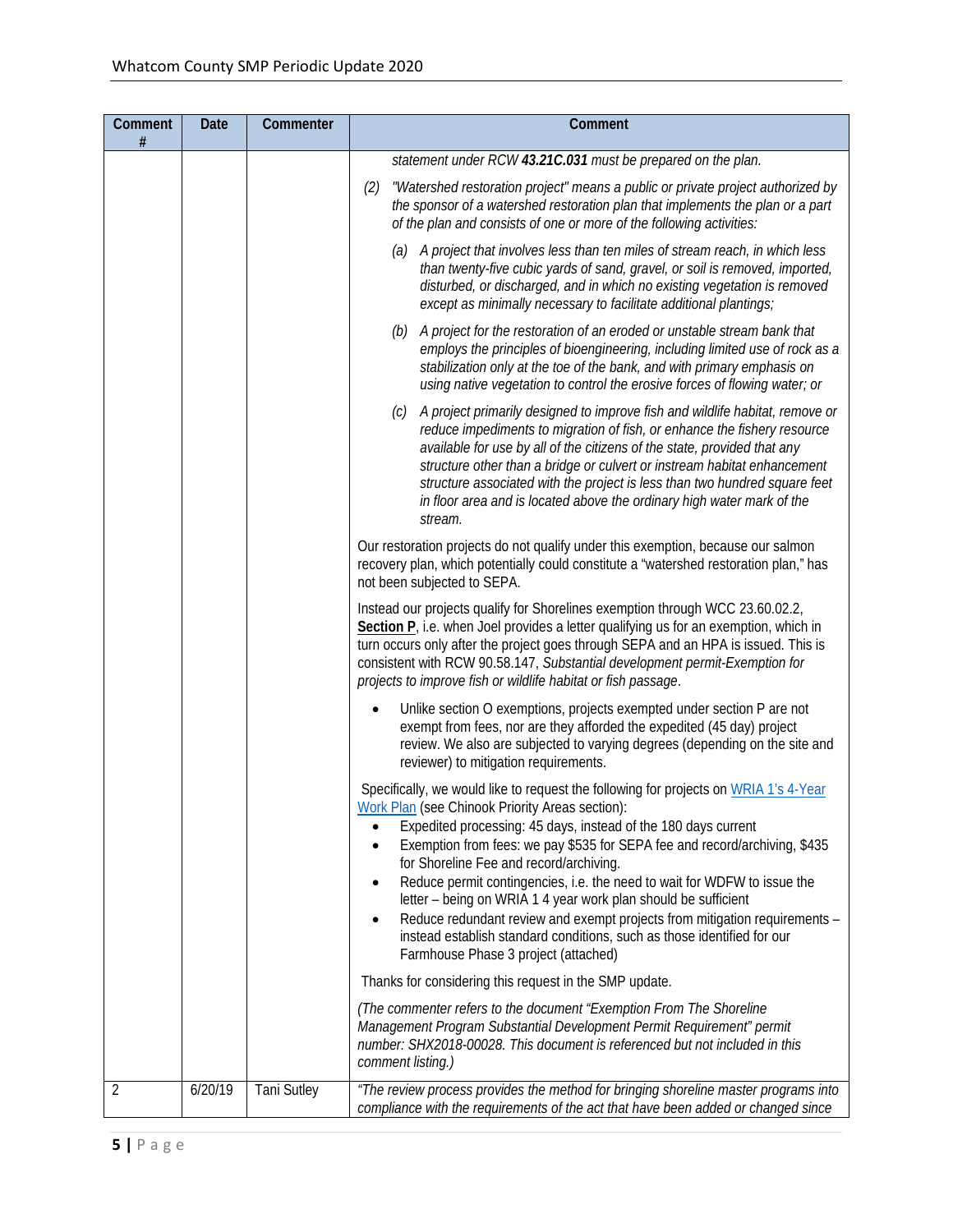| Comment<br># | <b>Date</b> | Commenter                                                                         | Comment                                                                                                                                                                                                                                                                                                                                                                                                                                                                                                                                                                                                                                                                                                                                                                                                                                                                                                                                         |
|--------------|-------------|-----------------------------------------------------------------------------------|-------------------------------------------------------------------------------------------------------------------------------------------------------------------------------------------------------------------------------------------------------------------------------------------------------------------------------------------------------------------------------------------------------------------------------------------------------------------------------------------------------------------------------------------------------------------------------------------------------------------------------------------------------------------------------------------------------------------------------------------------------------------------------------------------------------------------------------------------------------------------------------------------------------------------------------------------|
|              |             |                                                                                   | the last review and for responding to changes in guidelines adopted by the<br>department, together with a review for consistency with amended comprehensive<br>plans and regulations. Local governments should also incorporate amendments to<br>reflect changed circumstances, new information, or improved data." 2(d) Page 4<br>Ecology's Summary of the Periodic Review Rule.                                                                                                                                                                                                                                                                                                                                                                                                                                                                                                                                                               |
|              |             |                                                                                   | Since the Whatcom County GMA 2011 compliance documents required some<br>LAMIRDs be included in the comprehensive plan and those changes to the<br>comprehensive plan were added in 2013 and were after the last SMP 2007--2008<br>update and reflect new local zoning changes.                                                                                                                                                                                                                                                                                                                                                                                                                                                                                                                                                                                                                                                                  |
|              |             |                                                                                   | Can you please review the following LAMIRD Rural Community designations for<br>consistency with the current shoreline management program designations and if<br>updating the Shoreline Designation for the update is appropriate which I believe it is?<br>My opinion is these new designations should be the Shoreline Rural designation.<br>From the 2013 Whatcom County Comprehensive Plan Rural Element Update<br>LAMIRD Report dated June 10th, 2013 the following shoreline areas appear to need<br>their shoreline designations updated to reflect the GMA compliance documents and<br>to be consistent with 2013 local zoning changes:<br>Cain Lake<br>$\blacksquare$<br><b>Emerald Lake</b><br>п<br>Sudden Valley<br>Sandy Point/Neptune Beach/Sandy Point Heights<br>For the Nooksack River -I don't have enough information on the width of<br>the river shoreline to know if the LAMIRDS in those areas need a shoreline<br>review. |
|              |             |                                                                                   | (Consultant Note: The Whatcom County report titled "LAMIRD Report - Proposed<br>Limited Areas of More Intensive Rural Development and Zoning Map Amendments"<br>updated June 10, 2013 referenced by this commenter but not included in these<br>comments.)                                                                                                                                                                                                                                                                                                                                                                                                                                                                                                                                                                                                                                                                                      |
| 3            | 6/21/19     | Laurie Caskey-<br>Schreiber<br>(former<br>Whatcom<br>County<br>councilmembe<br>r) | Please add to the plan a section on sea level rise. We have people buying or building<br>new homes in areas of our county (e.g., Sandy Point, Birch Bay, & Semiahmoo) that<br>are routinely faced with annual flood issues now, and forecasts show this problem will<br>only worsen over time. The public has a right to know the reality of the risks they are<br>likely to face by living in these areas.                                                                                                                                                                                                                                                                                                                                                                                                                                                                                                                                     |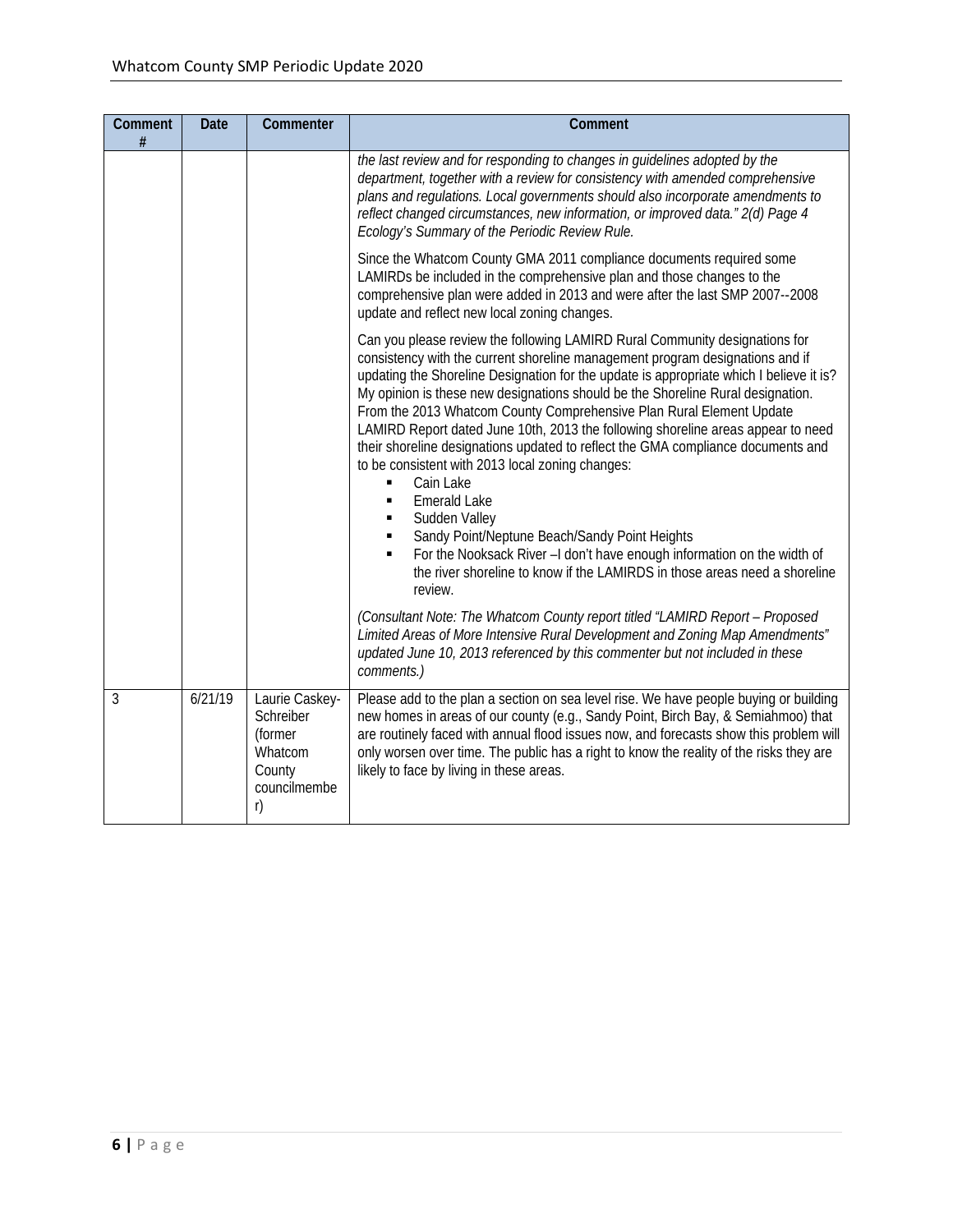| Comment<br># | Date    | Commenter          | Comment                                                                                                                                                                                                                                                                                                                                                                                                                                                                                                                                                                                                                                                                                                                                                                                                                                                                                                                                                                                                                                                                                                                                                                                                                                                                                                           |
|--------------|---------|--------------------|-------------------------------------------------------------------------------------------------------------------------------------------------------------------------------------------------------------------------------------------------------------------------------------------------------------------------------------------------------------------------------------------------------------------------------------------------------------------------------------------------------------------------------------------------------------------------------------------------------------------------------------------------------------------------------------------------------------------------------------------------------------------------------------------------------------------------------------------------------------------------------------------------------------------------------------------------------------------------------------------------------------------------------------------------------------------------------------------------------------------------------------------------------------------------------------------------------------------------------------------------------------------------------------------------------------------|
| 4            | 6/21/19 | <b>Tani Sutley</b> | <b>Lake Whatcom</b><br>RR5A<br>(RR5A*)<br>RR5A<br>(RR5A*)<br>RR <sub>5</sub> A<br>(RR5A*)<br>RR5A<br>(RR5A)<br>R5A<br>(R2A)<br>(R5A*)<br>See Map Sudden Valley<br>R5A<br>(R2A)<br>File #: PLN2012-00012<br>ERE DE MONATORI COLORADO EL BISTA INVENIDO DEL ENERGIO<br>ENGLIMENTO DE PEL PEL LOMBRIA DE CIDANT<br><b>Proposed Rezoning</b><br>单单 Existing Zoning Boundary<br>112 Proposed Rezone Area<br>Proposed Zoning - RR5A (not in parentheses)<br>Existing Zoning<br>(RR2)<br>So I did a little more research and found Shoreline Residential designations say this:<br>Designation criteria. Assign a "shoreline residential" environment designation to<br>shoreline areas inside urban growth areas, as defined in RCW 36.70A.110,<br>incorporated municipalities, "rural areas of more intense development," or "master<br>planned resorts," as described in RCW 36.70A.360, if they are predominantly single-<br>family or multifamily residential development or are planned and platted for<br>residential development.<br>So this is not what I was thinking would be appropriate but it is in WAC173-26-211.<br>The Shoreline Residential in other areas zoned incorrectly or rezoned Rural during<br>2011-2013 should be reviewed for consistency, such as the North Shore Road area I<br>sent you. |
| 5            | 6/21/19 | <b>Tani Sutley</b> | I am attaching a brief reason for wanting a review of the some shoreline designations<br>where LAMIRDs include shorelines which were changes to local zoning code in<br>2013. I can send the LAMIRD Report separately since it is a large file.                                                                                                                                                                                                                                                                                                                                                                                                                                                                                                                                                                                                                                                                                                                                                                                                                                                                                                                                                                                                                                                                   |
|              |         |                    | Actually the 2011-2013 GMA compliance documents resulted in some other zoning<br>changes that include some shoreline areas besides just the LAMIRDS.                                                                                                                                                                                                                                                                                                                                                                                                                                                                                                                                                                                                                                                                                                                                                                                                                                                                                                                                                                                                                                                                                                                                                              |
|              |         |                    | One area was North Shore Road on Lake Whatcom which became Rural in some<br>areas. While not a LAMIRD that was a local zoning change since the last<br>comprehensive SMP update in 2008 which by the guidelines suggest a shoreline                                                                                                                                                                                                                                                                                                                                                                                                                                                                                                                                                                                                                                                                                                                                                                                                                                                                                                                                                                                                                                                                               |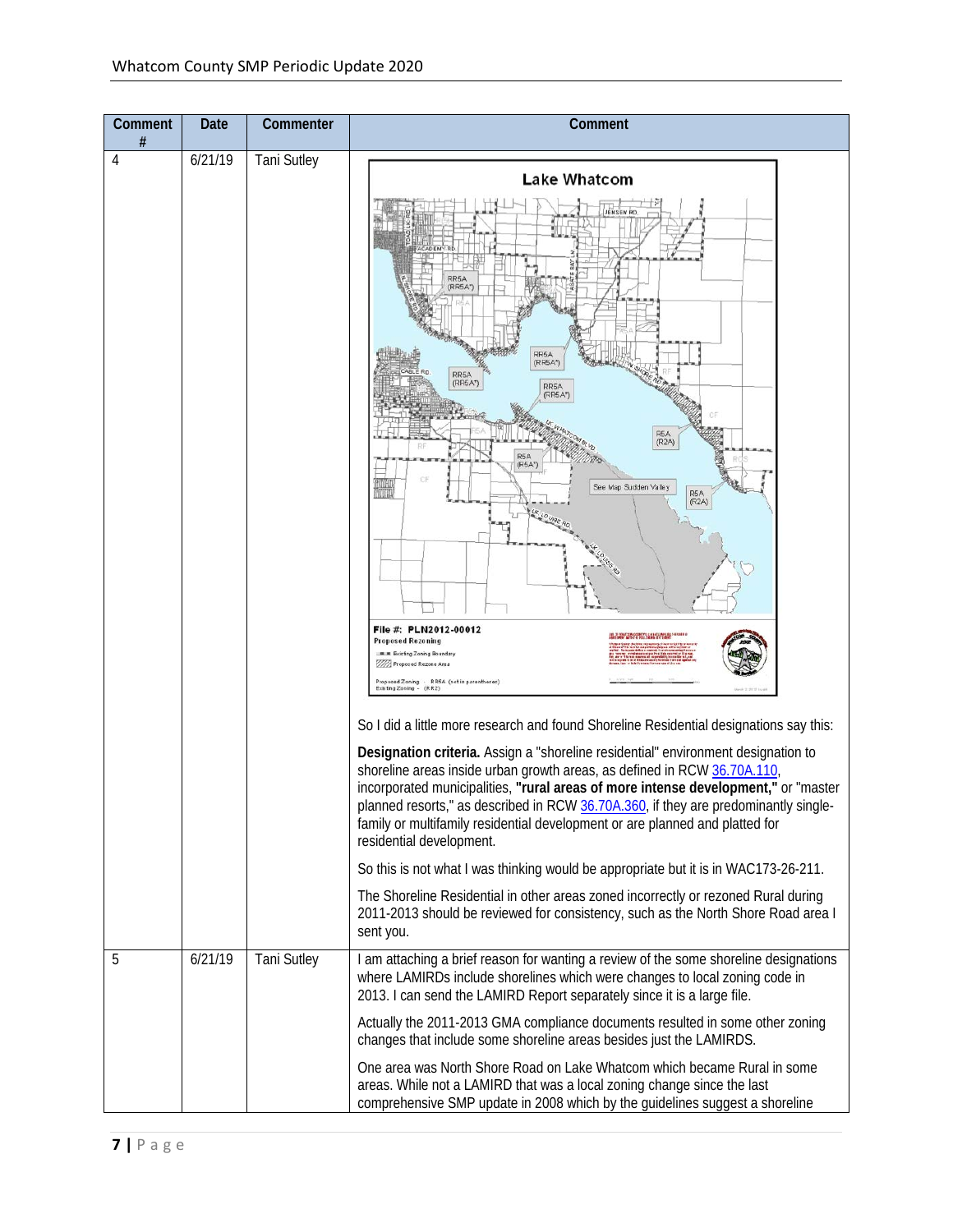| Comment<br>#   | <b>Date</b>  | Commenter          | Comment                                                                                                                                                                                                                                                                                                                                                               |
|----------------|--------------|--------------------|-----------------------------------------------------------------------------------------------------------------------------------------------------------------------------------------------------------------------------------------------------------------------------------------------------------------------------------------------------------------------|
|                |              |                    | designation review is in order.                                                                                                                                                                                                                                                                                                                                       |
|                |              |                    | These zoning changes were in the LAMIRD report I sent you yesterday under<br>"Affected Areas with No proposed LAMIRD Designation page 77.                                                                                                                                                                                                                             |
|                |              |                    | (The Whatcom County report titled "LAMIRD Report - Proposed Limited Areas of<br>More Intensive Rural Development and Zoning Map Amendments" updated June 10,<br>2013 is referenced but not included in these comments.)                                                                                                                                               |
| 6              | 6/22/19<br>a | <b>Tani Sutley</b> | Whatcom County Resolution No. 2016--039 dated Oct. 25, 2016 deals with revisions<br>to existing Title 23 definitions and adds new definitions for vacation rentals and bed<br>and breakfast business uses in shorelines.                                                                                                                                              |
|                |              |                    | This resolution is still pending and not approved by legislative action yet those<br>definitions could change the work being done for the current and ongoing periodic<br>review public comment period and open houses.                                                                                                                                               |
|                |              |                    | Is it appropriate to conduct a periodic review while changes to the existing<br>1.<br>SMP are pending?                                                                                                                                                                                                                                                                |
|                |              |                    | 2.<br>While many items listed in the SMP Ecology checklist for Resolution No.<br>2016--039 were denied a complete review because it was a "limited"<br>amendment, those same items should now be reviewed by checklist for<br>cumulative impacts and no net loss. What state laws govern the priority for<br>SMP updates being conducted at the same time?            |
|                |              |                    | 3.<br>Depending on the answer to question number 2, should the current and<br>ongoing periodic update and scoping open house meetings be delayed or<br>reopened until the unresolved issue of adding new definitions to the SMP is<br>concluded?                                                                                                                      |
| $\overline{7}$ | 6/22/19<br>b | <b>Tani Sutley</b> | The shoreline designation described in our local SMP 23.30.062 includes Shoreline<br>Residential Area Criteria and describes the designation is for density greater than<br>one (1) unit per acre.                                                                                                                                                                    |
|                |              |                    | However SMP 23.30.062 does not include all the designation criteria in WAC 173-26-<br>211 describing the Shoreline Residential environment.                                                                                                                                                                                                                           |
|                |              |                    | Since Whatcom County rezoned many areas in the county in 2011-2013 for GMA<br>compliance, many of these areas in shorelines were put into LAMIRDS and some<br>rezoned Rural or rezoned to Rural as one unit per 5 acre zoning. A Comprehensive<br>Plan update was completed as Ordinance 2011-013 & Ordinance 2012-032.                                               |
|                |              |                    | Since these are local zoning changes that impact shoreline zoning since the last<br>SMP update, I believe the current "periodic SMP update" should include a review of<br>these changes as they impact shorelines.                                                                                                                                                    |
|                |              |                    | My question: WAC 173-26-211(4)(c) allows alternative systems for shoreline<br>designation provisions but Whatcom County's "shoreline residential" environment<br>does not match the guidelines for the shoreline residential definition, which is mostly<br>for LAMIRDs, master planned resorts, incorporated municipalities and urban growth<br>areas by definition. |
|                |              |                    | I believe Whatcom County should create two residential environment designations if<br>they want to continue an alternative system of labeling these environmental<br>designations instead of using the recommended classification system.                                                                                                                             |
|                |              |                    | "Local governments may establish two or more different "shoreline residential"<br>environments to accommodate different shoreline densities or conditions, provided<br>both environments adhere to the provisions in this chapter."                                                                                                                                   |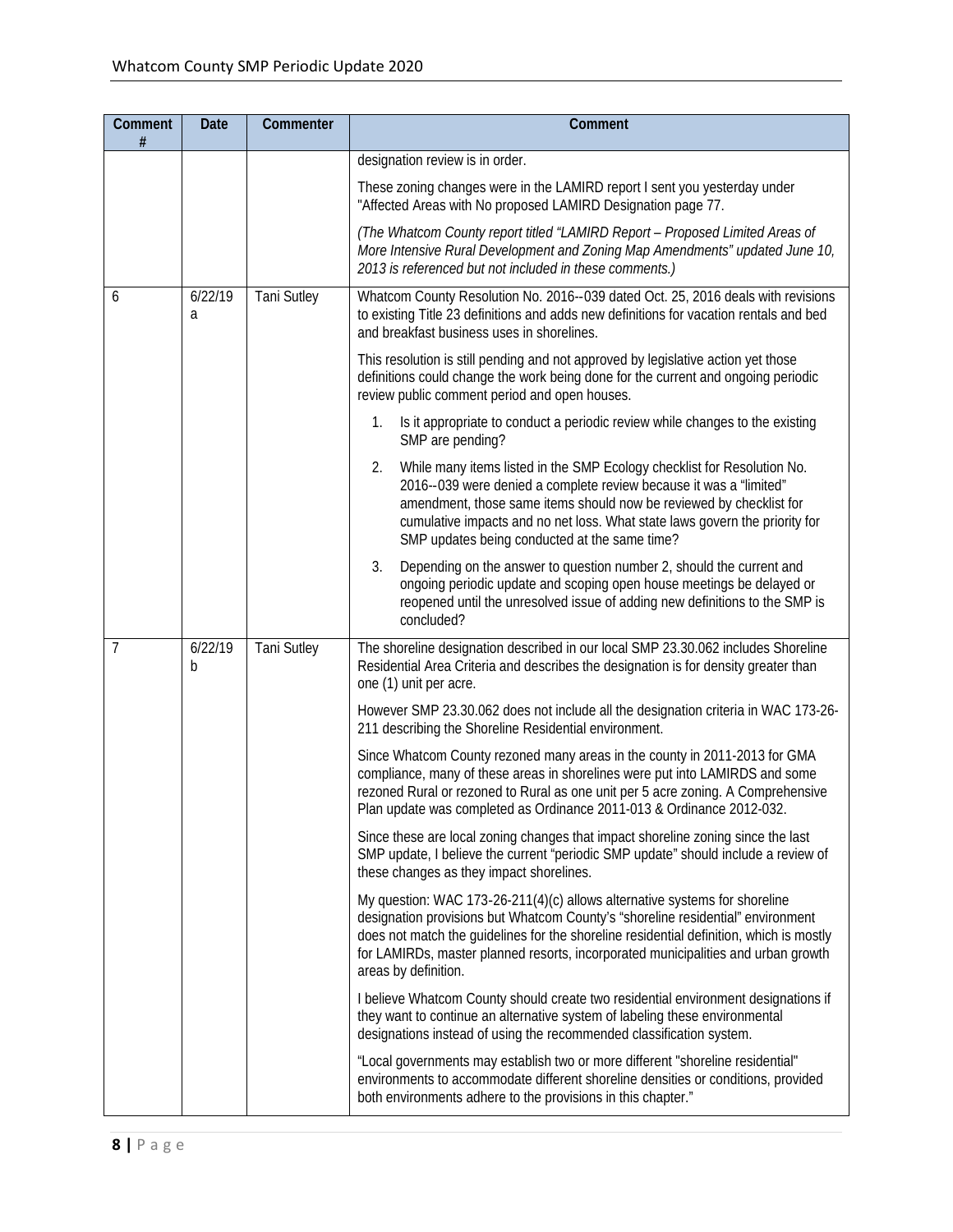| Comment<br># | <b>Date</b> | Commenter          | Comment                                                                                                                                                                                                                                                                                                                                                                                                                                                                                                                                                                                                                                                                                                                                                                                                                                                                                                                                                                                                                                                                                                                                                                                                                                                     |
|--------------|-------------|--------------------|-------------------------------------------------------------------------------------------------------------------------------------------------------------------------------------------------------------------------------------------------------------------------------------------------------------------------------------------------------------------------------------------------------------------------------------------------------------------------------------------------------------------------------------------------------------------------------------------------------------------------------------------------------------------------------------------------------------------------------------------------------------------------------------------------------------------------------------------------------------------------------------------------------------------------------------------------------------------------------------------------------------------------------------------------------------------------------------------------------------------------------------------------------------------------------------------------------------------------------------------------------------|
|              |             |                    | Or perhaps some of the shoreline residential areas should be rezoned as "Rural" in<br>shorelines as part of this periodic SMP update to accommodate the 2011-2012 local<br>zoning changes.                                                                                                                                                                                                                                                                                                                                                                                                                                                                                                                                                                                                                                                                                                                                                                                                                                                                                                                                                                                                                                                                  |
|              |             |                    | Data                                                                                                                                                                                                                                                                                                                                                                                                                                                                                                                                                                                                                                                                                                                                                                                                                                                                                                                                                                                                                                                                                                                                                                                                                                                        |
|              |             |                    | WAC 173-26-211                                                                                                                                                                                                                                                                                                                                                                                                                                                                                                                                                                                                                                                                                                                                                                                                                                                                                                                                                                                                                                                                                                                                                                                                                                              |
|              |             |                    | (4) General environment designation provisions.                                                                                                                                                                                                                                                                                                                                                                                                                                                                                                                                                                                                                                                                                                                                                                                                                                                                                                                                                                                                                                                                                                                                                                                                             |
|              |             |                    | (c) Alternative systems.                                                                                                                                                                                                                                                                                                                                                                                                                                                                                                                                                                                                                                                                                                                                                                                                                                                                                                                                                                                                                                                                                                                                                                                                                                    |
|              |             |                    | (i) Local governments may establish a different designation system or may retain<br>their current environment designations, provided it is consistent with the purposes<br>and policies of this section and WAC 173-26-211(5).                                                                                                                                                                                                                                                                                                                                                                                                                                                                                                                                                                                                                                                                                                                                                                                                                                                                                                                                                                                                                              |
|              |             |                    | (5) The designations.                                                                                                                                                                                                                                                                                                                                                                                                                                                                                                                                                                                                                                                                                                                                                                                                                                                                                                                                                                                                                                                                                                                                                                                                                                       |
|              |             |                    | (f) "Shoreline residential" environment.                                                                                                                                                                                                                                                                                                                                                                                                                                                                                                                                                                                                                                                                                                                                                                                                                                                                                                                                                                                                                                                                                                                                                                                                                    |
|              |             |                    | (iii) Designation criteria. Assign a "shoreline residential" environment designation to<br>shoreline areas inside urban growth areas, as defined in RCW 36.70A.110,<br>incorporated municipalities, "rural areas of more intense development," or "master<br>planned resorts," as described in RCW 36.70A.360, if they are predominantly single-<br>family or multifamily residential development or are planned and platted for<br>residential development.                                                                                                                                                                                                                                                                                                                                                                                                                                                                                                                                                                                                                                                                                                                                                                                                |
| 8            | 6/24/19     | <b>Betsy Gross</b> | I am a citizen of Whatcom County and it has been brought to my attention that you<br>are the person to contact if I have comments about the update of the Shoreline<br>Master Program (SMP). I also understand that in its current form, the SMP does not<br>mandate that climate change impacts need to be included. I strongly recommend that<br>this be included in the update of the SMP.                                                                                                                                                                                                                                                                                                                                                                                                                                                                                                                                                                                                                                                                                                                                                                                                                                                               |
| 9            | 6/25/19     | Hanna Winter       | I'm writing to request that consideration of ecological connectivity be considered in<br>the development of and review of the Shoreline Master Program updates.                                                                                                                                                                                                                                                                                                                                                                                                                                                                                                                                                                                                                                                                                                                                                                                                                                                                                                                                                                                                                                                                                             |
| 10           | 6/25/19     | <b>Tani Sutley</b> | This is my last comment and I'll take a copy to the meeting tonight.                                                                                                                                                                                                                                                                                                                                                                                                                                                                                                                                                                                                                                                                                                                                                                                                                                                                                                                                                                                                                                                                                                                                                                                        |
|              |             |                    | Since this deals with Resolution no. 2016-039 for unlimited transient housing in all<br>shorelines I am including the Council. I did not copy them on my other comments.                                                                                                                                                                                                                                                                                                                                                                                                                                                                                                                                                                                                                                                                                                                                                                                                                                                                                                                                                                                                                                                                                    |
|              |             |                    | Pending SMP Definition Changes -- Whatcom County Resolution No. 2016-039                                                                                                                                                                                                                                                                                                                                                                                                                                                                                                                                                                                                                                                                                                                                                                                                                                                                                                                                                                                                                                                                                                                                                                                    |
|              |             |                    | Our Current SMP does not allow transient housing in shorelines and is excluded by<br>the definition of Residential Development. Whatcom County has never enforced that<br>shoreline provision allowing vacation rentals to develop a cottage industry<br>everywhere in the county.<br>Whatcom County Resolution No. 2016-039 was submitted to Ecology in 2016 and<br>approved by Ecology to allow transient housing in all shorelines requiring a<br>substantial development permit with the exception of Commercial Forestry and<br>Industrial zones. The SHORELINE MASTER PROGRAM SUBMITTAL CHECKLIST<br>did not require a cumulative impacts review because it was a "limited" amendment.<br>Concerns:<br>Whatcom County has not concluded the 2016 amendment for unlimited transient<br>housing by passing a final ordinance.<br>Should they pass it before the conclusion of this new "periodic" SMP update, I think<br>scoping should include the cumulative impacts created by this new legislation in<br>shorelines. This will not be necessary if Council removes this limited amendment.<br>Vacation rentals and bed and breakfast units are not single-family<br>1.<br>residences, which are only intended for one family. Vacation rentals must |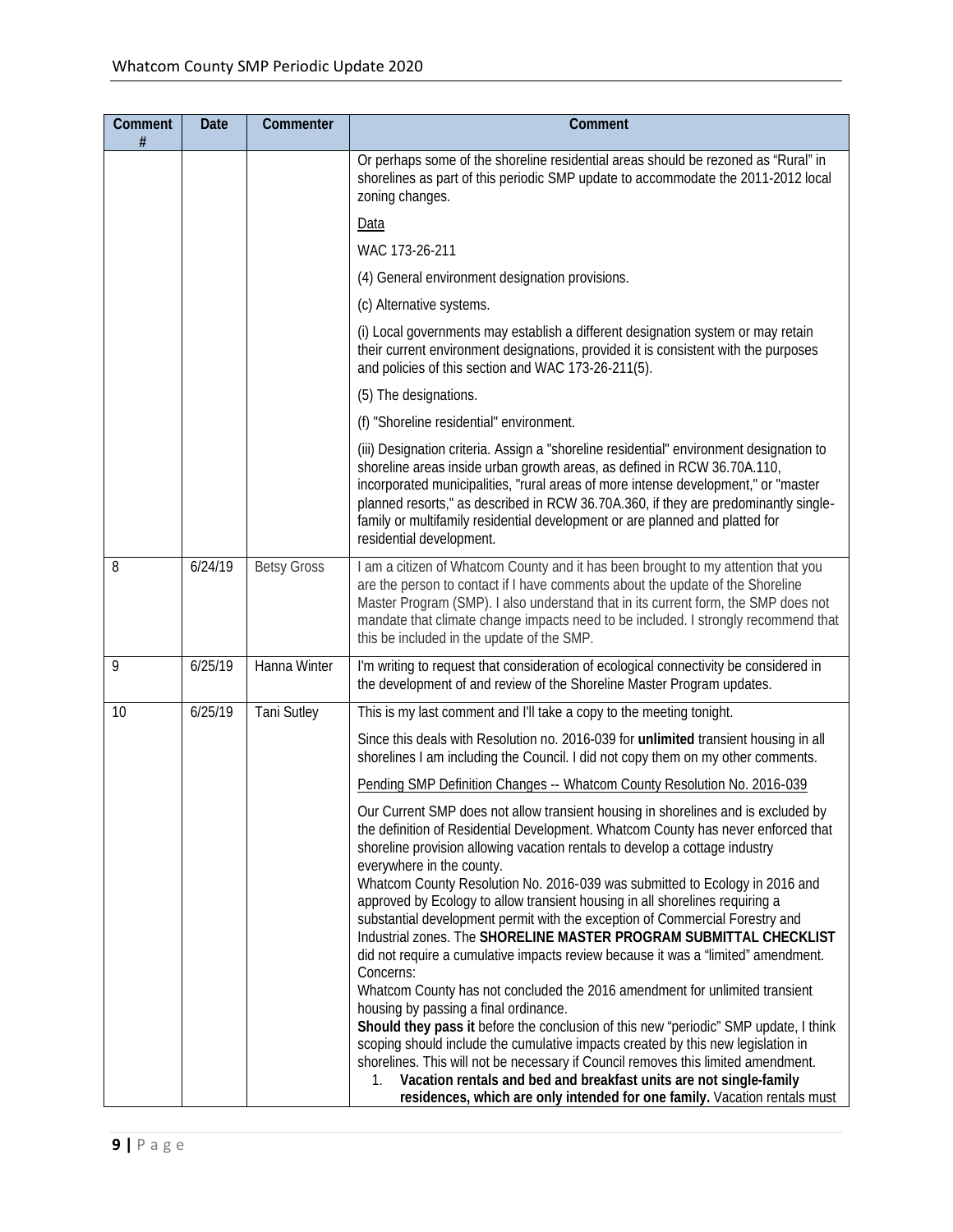| Comment<br># | <b>Date</b> | Commenter          | Comment                                                                                                                                                                                                                                                                                                                                                                                               |
|--------------|-------------|--------------------|-------------------------------------------------------------------------------------------------------------------------------------------------------------------------------------------------------------------------------------------------------------------------------------------------------------------------------------------------------------------------------------------------------|
|              |             |                    | be reviewed for the cumulative impacts of their unique high intensity<br>multifamily vacation use of the property for events, gatherings and lodging.<br>Vacation rentals and bed and breakfast units only make use of existing<br>single-family homes but are a separate use category. Vacation rentals and<br>B&Bs are only residential in that they use a house built to residential<br>standards. |
|              |             |                    | Lake Whatcom is a shoreline of statewide significance and should not have<br>2.<br>high intensity development in all designations.                                                                                                                                                                                                                                                                    |
|              |             |                    | SDP - Substantial Development Permits need to include cumulative impact<br>3.<br>assessments as outlined in SHB No. 13-016c (January 22, 2014) Coalition to<br>Protect Puget Sound Habitat v. Pierce County. Ecology Publication No. 17-<br>06-029 Page 9 Shoreline Permitting Manual.                                                                                                                |
|              |             |                    | Finally – if the cumulative analysis does find some designations can handle<br>4.<br>more intensive uses (which is why we have separate designations) that<br>analysis must include enforcement provisions that meet SMA guidelines.                                                                                                                                                                  |
|              |             |                    | The county proposed registry does NOT meet SMA enforcement guideline<br>5.<br>provisions.                                                                                                                                                                                                                                                                                                             |
| 11           | 6/26/19     | <b>Tani Sutley</b> | Concerning: Critical Areas 23.10.060 Reference to plans, regulations or information<br>sources                                                                                                                                                                                                                                                                                                        |
|              |             |                    | Instead of referencing the Critical areas ordinance in 23.10.060, I would like the<br>pending periodic SMP update to include the Critical areas regulations as a section of<br>the SMP.                                                                                                                                                                                                               |
|              |             |                    | It would be helpful for the public when obtaining permits to have all the<br>1.<br>information concerning shorelines in one place.                                                                                                                                                                                                                                                                    |
|              |             |                    | When updating the Critical Areas regulations, Ecology should not have line--<br>2.<br>item veto power over the planning commission and technical committee<br>program recommendations and before the Council is allowed to vote on the<br>final product. Line--item veto power is not a public process and happens<br>without any publication of those changes.                                       |
|              |             |                    | 3.<br>Finally, Ecology should only ask for revisions by following the public<br>procedure of posting their "Required or Recommended changes" after the<br>local document is submitted to the Department of Ecology for review and<br>approval and prior to formal adoption.                                                                                                                           |
|              |             |                    | It would be appropriate to post all the items deleted from the CAO by<br>4.<br>Ecology's recent CAO review that the Council was never allowed to vote on<br>as part of this periodic SMP update.                                                                                                                                                                                                      |
| 12           | 7/3/19      | <b>Tani Sutley</b> | I am concerned how the comments received during SMP public comment periods are<br>being handled for Whatcom County. This is especially important since a new periodic<br>update is currently in process.                                                                                                                                                                                              |
|              |             |                    | For example:                                                                                                                                                                                                                                                                                                                                                                                          |
|              |             |                    | Concerning Attachment B: Responsiveness Summary: Whatcom County SMP<br>Amendment -- Ecology Public Comment Period, March 12 to April 2018                                                                                                                                                                                                                                                             |
|              |             |                    | Because the Critical Areas Ordinance is included by "Reference" instead of a section<br>of the SMP, there is more need to make sure the public can find parts that apply and<br>those parts that don't apply. I assume this would help PDS staff as well.                                                                                                                                             |
|              |             |                    | Comment Number 2 requested cross reference of reasonable uses in 16.16.270 and                                                                                                                                                                                                                                                                                                                        |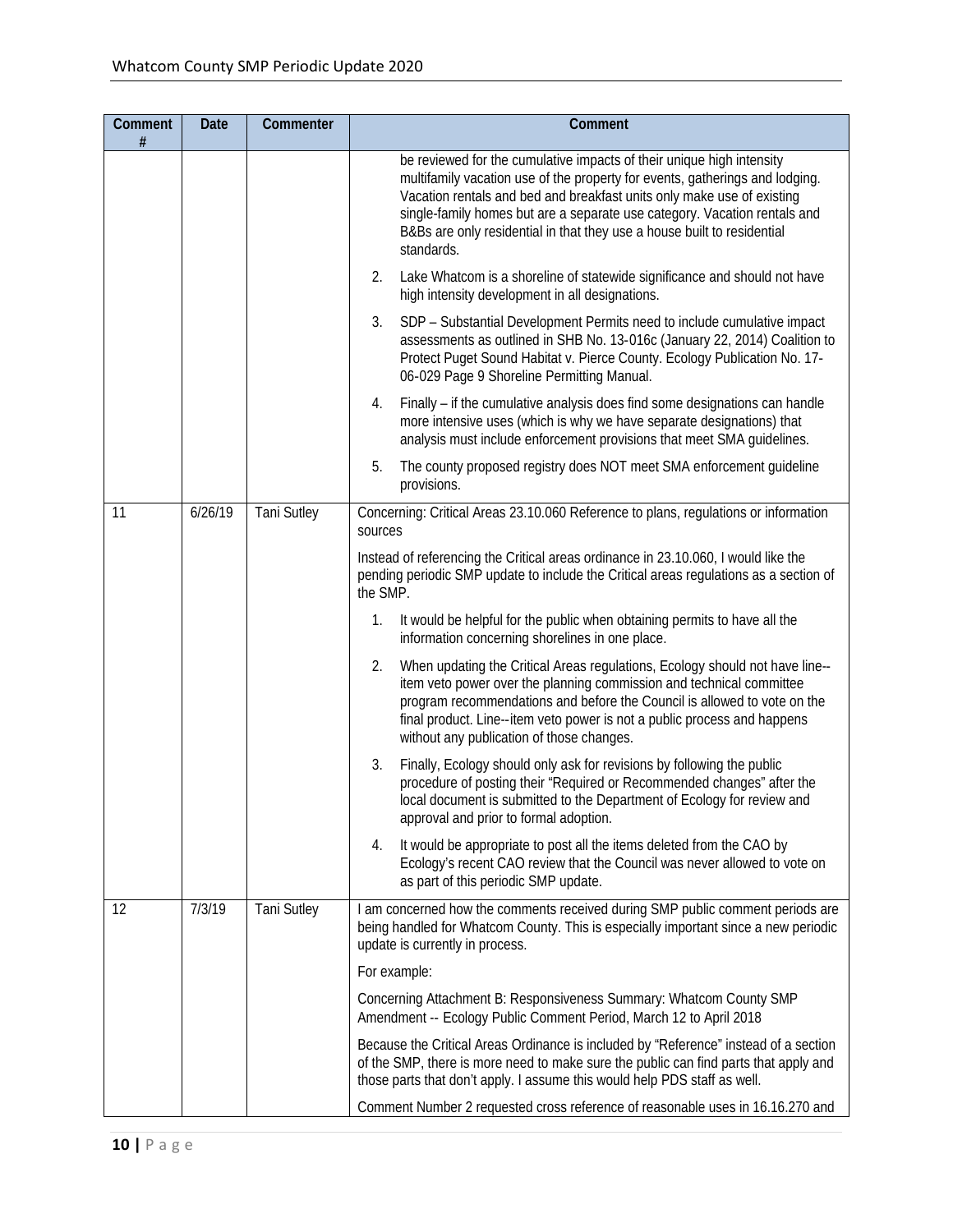| Comment<br># | Date   | Commenter | Comment                                                                                                                                                                                                                                                                                                                                                                                                                                                                                                                         |
|--------------|--------|-----------|---------------------------------------------------------------------------------------------------------------------------------------------------------------------------------------------------------------------------------------------------------------------------------------------------------------------------------------------------------------------------------------------------------------------------------------------------------------------------------------------------------------------------------|
|              |        |           | 23.60.030 Variance permit criteria.                                                                                                                                                                                                                                                                                                                                                                                                                                                                                             |
|              |        |           | C. Proposals that would otherwise qualify as a reasonable use pursuant to WCC<br>16.16.270(A) shall require a shoreline variance and shall meet the variance criteria in<br>this section.                                                                                                                                                                                                                                                                                                                                       |
|              |        |           | 23.60.03<br><b>Variance Permit Criteria</b>                                                                                                                                                                                                                                                                                                                                                                                                                                                                                     |
|              |        |           | А.<br>The purpose of a variance is to grant relief to specific bulk or dimensional requirements<br>set forth in this Program and any associated standards appended to this Program such<br>as critical areas buffer requirements where there are extraordinary or unique<br>circumstances relating to the property such that the strict implementation of this Program<br>would impose unnecessary hardships on the applicant/proponent or thwart the policy set<br>forth in RCW 90.58.020. Use restrictions may not be varied. |
|              |        |           | 45                                                                                                                                                                                                                                                                                                                                                                                                                                                                                                                              |
|              |        |           |                                                                                                                                                                                                                                                                                                                                                                                                                                                                                                                                 |
|              |        |           | WHATCOM COUNTY SHORELINE MANAGEMENT PROGRAM                                                                                                                                                                                                                                                                                                                                                                                                                                                                                     |
|              |        |           | В.<br>Variances will be granted in any circumstance where denial would result in a thwarting of<br>the policy enumerated in RCW 90.58.020. In all instances extraordinary circumstances<br>shall be shown and the public interest shall suffer no substantial detrimental effect.                                                                                                                                                                                                                                               |
|              |        |           | C.<br>Proposals that would otherwise qualify as a reasonable use pursuant to WCC<br>16.16.270A shall require a shoreline variance and shall meet the variance criteria in this<br>section.                                                                                                                                                                                                                                                                                                                                      |
|              |        |           | County and Ecology Response:                                                                                                                                                                                                                                                                                                                                                                                                                                                                                                    |
|              |        |           | WCC 16.16.270(B)(2)(k)(ii) of the 2016 updated CAO (which would replace the<br>current CAO applicable in the shoreline jurisdiction) already has a cross reference to<br>23.60.030.                                                                                                                                                                                                                                                                                                                                             |
|              |        |           | This part of the CAO concerns driveways as part of the single-family residence<br>permit process in critical areas. Reasonable use as defined in 16.16.270 B is not<br>limited to driveways and includes:                                                                                                                                                                                                                                                                                                                       |
|              |        |           | "If the application of this chapter would deny all reasonable economic use of the<br>subject property, including agricultural use, use or development shall be allowed if it<br>is consistent with the zoning code and the purposes of this chapter."                                                                                                                                                                                                                                                                           |
|              |        |           | While I understand that 16.16.270 does not apply to Shorelines as listed in<br>23.10.060, the fact is 23.60.030 includes part of the criteria of 16.16.270.                                                                                                                                                                                                                                                                                                                                                                     |
|              |        |           | If a shoreline reasonable use permit project qualifies for 16.16.270 then the Whatcom<br>County SMP allows the Variance permit criteria to apply.                                                                                                                                                                                                                                                                                                                                                                               |
|              |        |           | If Whatcom County and the public don't like this provision then it should be changed<br>but the meaning as it stands now is clear. I didn't make this comment because I<br>support or do not support it but to make the meaning clear.                                                                                                                                                                                                                                                                                          |
|              |        |           | Comment process matters. The current CAO as it applies to the SMP is difficult for<br>the public to use and needs improvement.                                                                                                                                                                                                                                                                                                                                                                                                  |
|              |        |           | It is unclear to me if Ecology and Whatcom County are properly processing<br>comments to allow inclusion of those comments as "required changes" to the SMP<br>amendments process.                                                                                                                                                                                                                                                                                                                                              |
|              |        |           | I hope you will rethink how comments are being handled.                                                                                                                                                                                                                                                                                                                                                                                                                                                                         |
| 13           | 7/3/19 | Karlee    | Thank you for accepting public comment on the scope of the Whatcom County                                                                                                                                                                                                                                                                                                                                                                                                                                                       |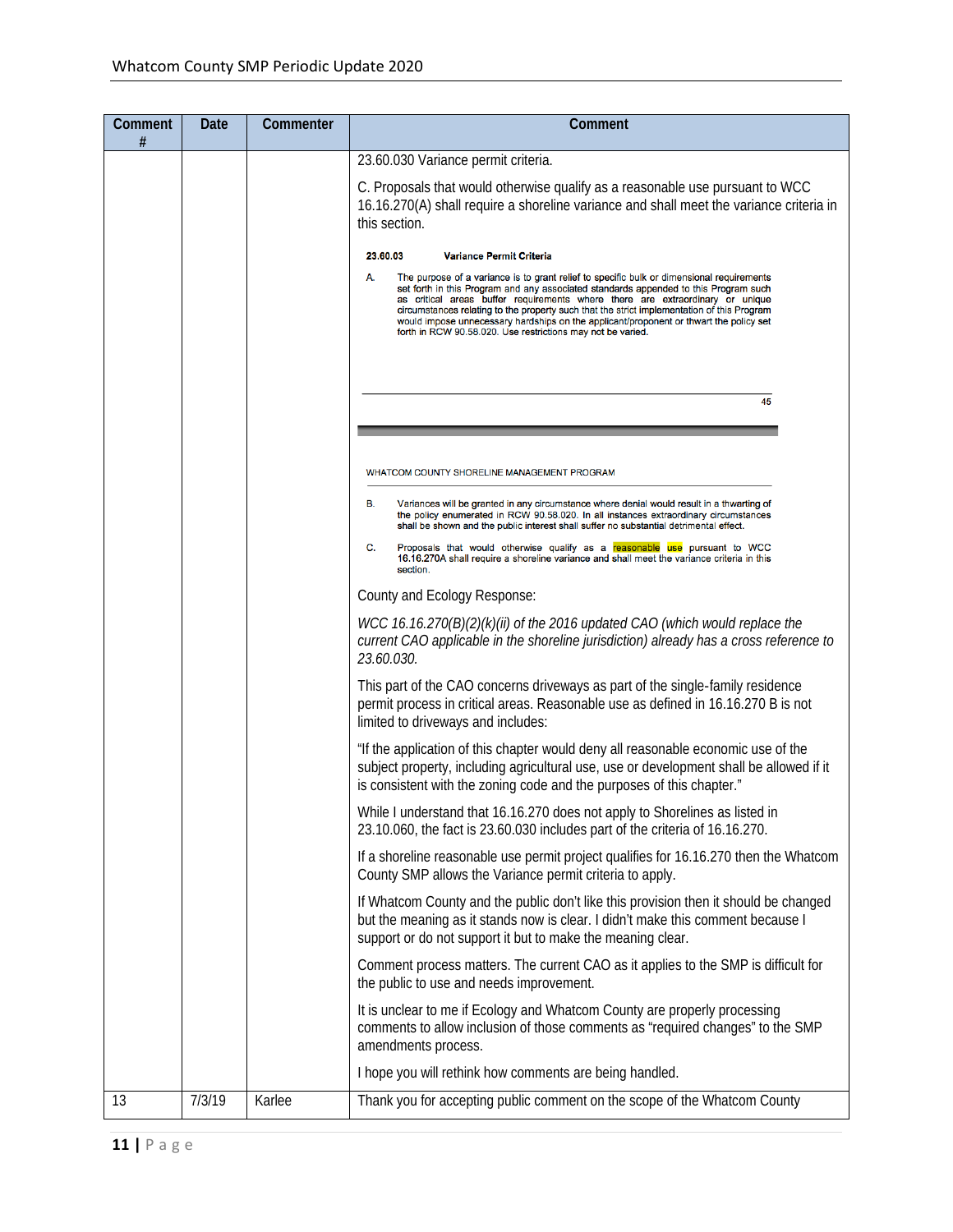| Comment<br># | <b>Date</b> | Commenter                                                 | Comment                                                                                                                                                                                                                                                                                                                                                                                                                                                                                                                                                                                                                                                                                                                                                                                                                                                                                                                                                                                                                                                                                                                           |
|--------------|-------------|-----------------------------------------------------------|-----------------------------------------------------------------------------------------------------------------------------------------------------------------------------------------------------------------------------------------------------------------------------------------------------------------------------------------------------------------------------------------------------------------------------------------------------------------------------------------------------------------------------------------------------------------------------------------------------------------------------------------------------------------------------------------------------------------------------------------------------------------------------------------------------------------------------------------------------------------------------------------------------------------------------------------------------------------------------------------------------------------------------------------------------------------------------------------------------------------------------------|
|              |             | Deatherage,<br><b>ReSources</b><br>Clean Water<br>Program | Shoreline Master Program Periodic Update for 2020.RE Sources for Sustainable<br>Communities is a local organization in northwest Washington, founded in 1982. RE<br>Sources works to build sustainable communities and protect the health of northwest<br>Washington's people and ecosystems through the application of science, education,<br>advocacy, and action. Our North Sound Baykeeper program is dedicated to<br>protecting and enhancing the marine and nearshore habitats of northern Puget<br>Sound and the Georgia Strait. Our chief focus is on preventing pollution from entering<br>the North Sound and Strait, while helping our local citizenry better understand the<br>complex connections between prosperity, society, environmental health, and<br>individual well-being. Our North Sound Baykeeper is the 43rd member of the<br>Waterkeeper Alliance, with over 300 organizations in 34 countries around the world<br>that promote fishable, swimmable, drinkable water. RE Sources has over 20,000<br>members in Whatcom, Skagit, and San Juan counties, and we submit these<br>comments on their behalf. |
|              |             |                                                           | Our valuable shorelines - which oysters, clams, herring, salmon, and even orcas<br>rely on - are economically and ecologically critical for our North Sound way of life.<br>However, these shorelines are in urgent need of protection. It appears that the way<br>the SMP has been conducted for decades may be insufficient to protect our<br>livelihoods and the fish and other wildlife that depend on healthy shorelines in the<br>face of more frequent storms and population growth.                                                                                                                                                                                                                                                                                                                                                                                                                                                                                                                                                                                                                                       |
|              |             |                                                           | Below are topics and issue areas we urge Whatcom County investigate during the<br>SMP Periodic Update:                                                                                                                                                                                                                                                                                                                                                                                                                                                                                                                                                                                                                                                                                                                                                                                                                                                                                                                                                                                                                            |
|              |             |                                                           | Gravel bar mining prohibited in creeks and the river. Please make gravel bar<br>mining, or gravel bar scalping, a prohibited activity in creeks and rivers unless it<br>is expressly tied to a habitat restoration plan or flood hazard management plan<br>which should then require a shoreline conditional use permit. Gravel bar mining<br>in salmon spawning rivers provides little public benefit and great public risk for<br>our threatened salmon species.                                                                                                                                                                                                                                                                                                                                                                                                                                                                                                                                                                                                                                                                |
|              |             |                                                           | Please include the new Marine Resource Lands language in Chapter 8 of the<br>٠<br>Whatcom County Comprehensive Plan in this update and recommend it to the<br>Whatcom County Council for approval. The Whatcom County Council directed<br>staff to work with the Whatcom Marine Resources Committee, Planning<br>Commission, and other relevant county committees to draft language on this<br>new section of the Comprehensive Plan. Efforts were paused in 2018 at the<br>Planning Commission because the SMP update was going to take place. Please<br>reinvigorate this effort now that the SMP update is in motion.                                                                                                                                                                                                                                                                                                                                                                                                                                                                                                          |
|              |             |                                                           | Bulkheads and revetments for single family residential homes require Hydraulic<br>Permit Approval from WDFW. Please include reference to HPA requirements to<br>ensure consistency with the state as result of 2019 legislation (2SHB 1579).                                                                                                                                                                                                                                                                                                                                                                                                                                                                                                                                                                                                                                                                                                                                                                                                                                                                                      |
|              |             |                                                           | Please reference the Shore Friendly Program that is available to shoreline<br>$\bullet$<br>property owners. This is a program offered by WDFW and DNR that provides<br>information and financial incentives to existing shoreline property owners to<br>reduce their impact. It's similar to the Lake Whatcom Homeowner Incentive<br>Program.                                                                                                                                                                                                                                                                                                                                                                                                                                                                                                                                                                                                                                                                                                                                                                                     |
|              |             |                                                           | Prohibit any new oil or gas pipelines from crossing above or beneath rivers and<br>lakes. This would not apply to replacing or maintaining existing pipelines.                                                                                                                                                                                                                                                                                                                                                                                                                                                                                                                                                                                                                                                                                                                                                                                                                                                                                                                                                                    |
|              |             |                                                           | Mitigation requirements for hazard trees. Currently there's no requirement to<br>mitigate, or replant, a hazard tree. We suggest adding a requirement to replant a<br>native tree in an appropriate location on site for every hazard tree removed in                                                                                                                                                                                                                                                                                                                                                                                                                                                                                                                                                                                                                                                                                                                                                                                                                                                                             |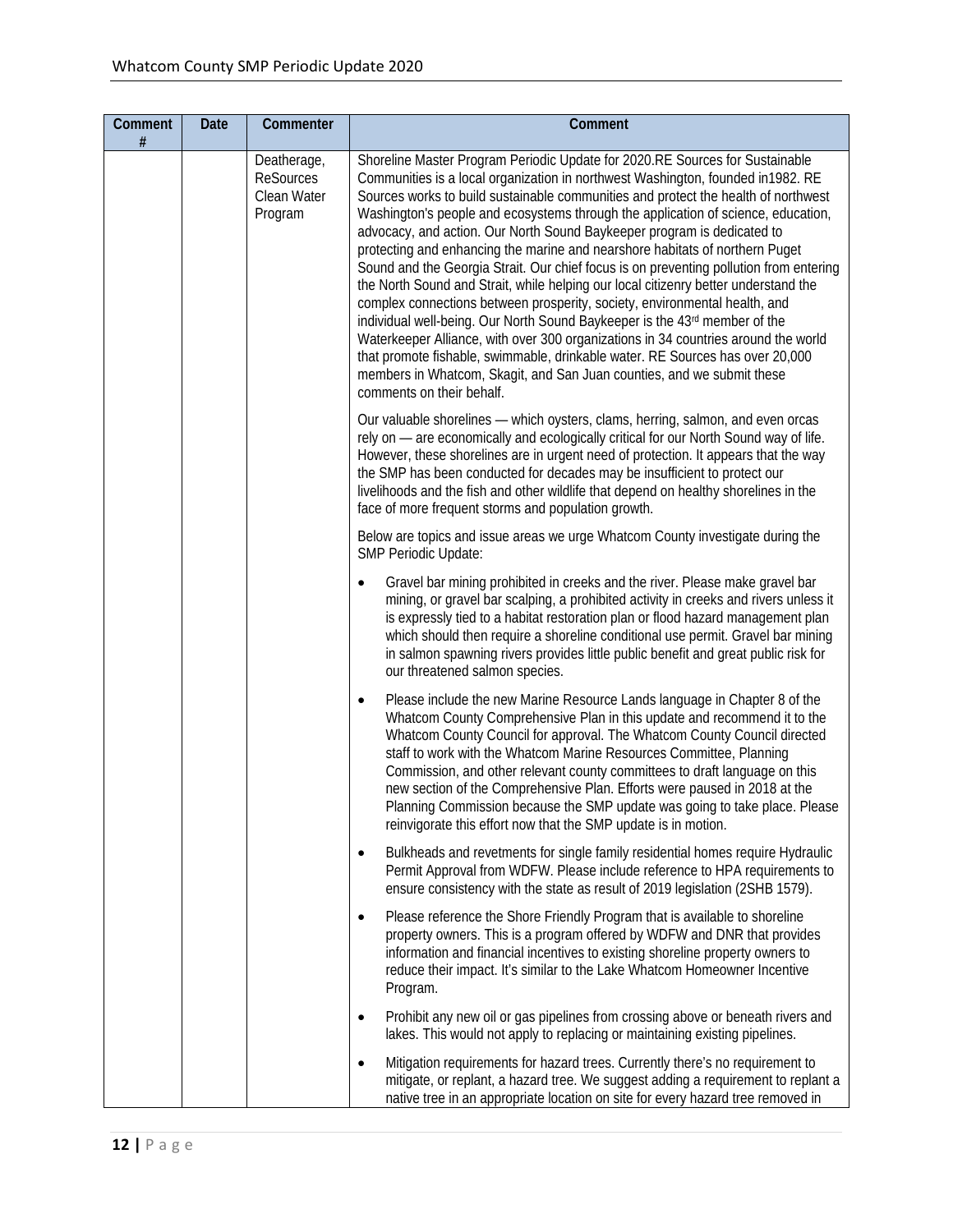| Comment<br>$\#$ | <b>Date</b> | Commenter | Comment                                                                                                                                                                                                                                                                                                                                                                                                                                                                                                                     |
|-----------------|-------------|-----------|-----------------------------------------------------------------------------------------------------------------------------------------------------------------------------------------------------------------------------------------------------------------------------------------------------------------------------------------------------------------------------------------------------------------------------------------------------------------------------------------------------------------------------|
|                 |             |           | the shoreline.                                                                                                                                                                                                                                                                                                                                                                                                                                                                                                              |
|                 |             |           | Please require that any manure holding facility permitted within the shoreline<br>$\bullet$<br>jurisdiction be in the form of above ground tanks or towers instead of earthen<br>lagoons. In order to be protective of our waterways and groundwater, please<br>make it mandatory for any new or replaced manure lagoons to be above ground<br>in tanks or towers. Along the same lines, consider making manure lagoons a<br>shoreline conditional use as well.                                                             |
|                 |             |           | Consider ways to improve protections for salmon and forage fish habitat. One<br>$\bullet$<br>possible way to do this is by prohibiting (or, at a minimum, making conditional)<br>overwater structures, piers, docks, and wharfs over eelgrass and kelp beds.                                                                                                                                                                                                                                                                |
|                 |             |           | Mitigation for bulkheads and revetments. How are bulkheads and revetments<br>$\bullet$<br>mitigated for on their impacts to shoreline functions and habitat for forage fish? If<br>Whatcom County currently doesn't require mitigation for these impacts, what<br>could be done to improve the situation going forward?                                                                                                                                                                                                     |
|                 |             |           | Lake Whatcom:<br>$\bullet$<br>The City of Bellingham's SMP (Title 22, BMC) makes many mentions of<br>$\circ$<br>Lake Whatcom and discourages certain new uses and activities like docks<br>(a whole section in BMC 22.09.060 "Piers, floats, pilings - Lake Whatcom<br>and Lake Padden) and the spraying of herbicides (BMC<br>22.05.020(B)(1)(n)). Please consider mirroring the City's SMP regulations<br>for Lake Whatcom.<br>Please consider making docks, piers, and wharfs on Lake Whatcom a<br>O<br>conditional use. |
|                 |             |           | Cherry Point: please consider the following to protect the Cherry Point Aquatic<br>$\bullet$<br>Reserve:<br>Ensure conditional use permits are required for changes of use.<br>$\circ$<br>Define existing uses specifically.<br>$\circ$<br>Prohibit new piers, docks, wharfs, and wings at Cherry Point.<br>$\circ$                                                                                                                                                                                                         |
|                 |             |           | Consider ways to improve shoreline ecological processes and functions through<br>$\bullet$<br>a policy of net-gain instead of no-net-loss. The current standard of no-net-loss<br>coupled with shoreline-degrading activities that took place prior to local SMP<br>regulations makes maintaining and restoring threatened and endangered<br>species that much more difficult, especially considering the impacts from climate<br>change and population growth.                                                             |
|                 |             |           | Please consider requiring the restoration of native vegetation and vegetation<br>$\bullet$<br>conservation standards (lawns and turf are prohibited) for any new building<br>permits, expansions or change of use in the following areas:<br>Within 50' of the Ordinary High-Water Mark (OHWM) for Lake Whatcom<br>$\circ$<br>Within 50' of the OHWM for other water quality impaired waterbodies (via<br>$\circ$<br>the Clean Water Act 303(d) list)                                                                       |
|                 |             |           | Consider the loss and disconnection of wildlife habitat as a result of shoreline<br>$\bullet$<br>development and actions. Intact riparian shorelines often serve as wildlife<br>corridors and should not be disconnected.                                                                                                                                                                                                                                                                                                   |
|                 |             |           | Climate Change impacts on rising sea levels, storm surges, and riverine and<br>$\bullet$<br>marine flooding:                                                                                                                                                                                                                                                                                                                                                                                                                |
|                 |             |           | How has the OHWM changed on shorelines as a result of sea level rise<br>$\circ$<br>since 2007? Shoreline maps should be updated to reflect any additional<br>areas that are now considered within the 200' of the OHM as a matter of                                                                                                                                                                                                                                                                                        |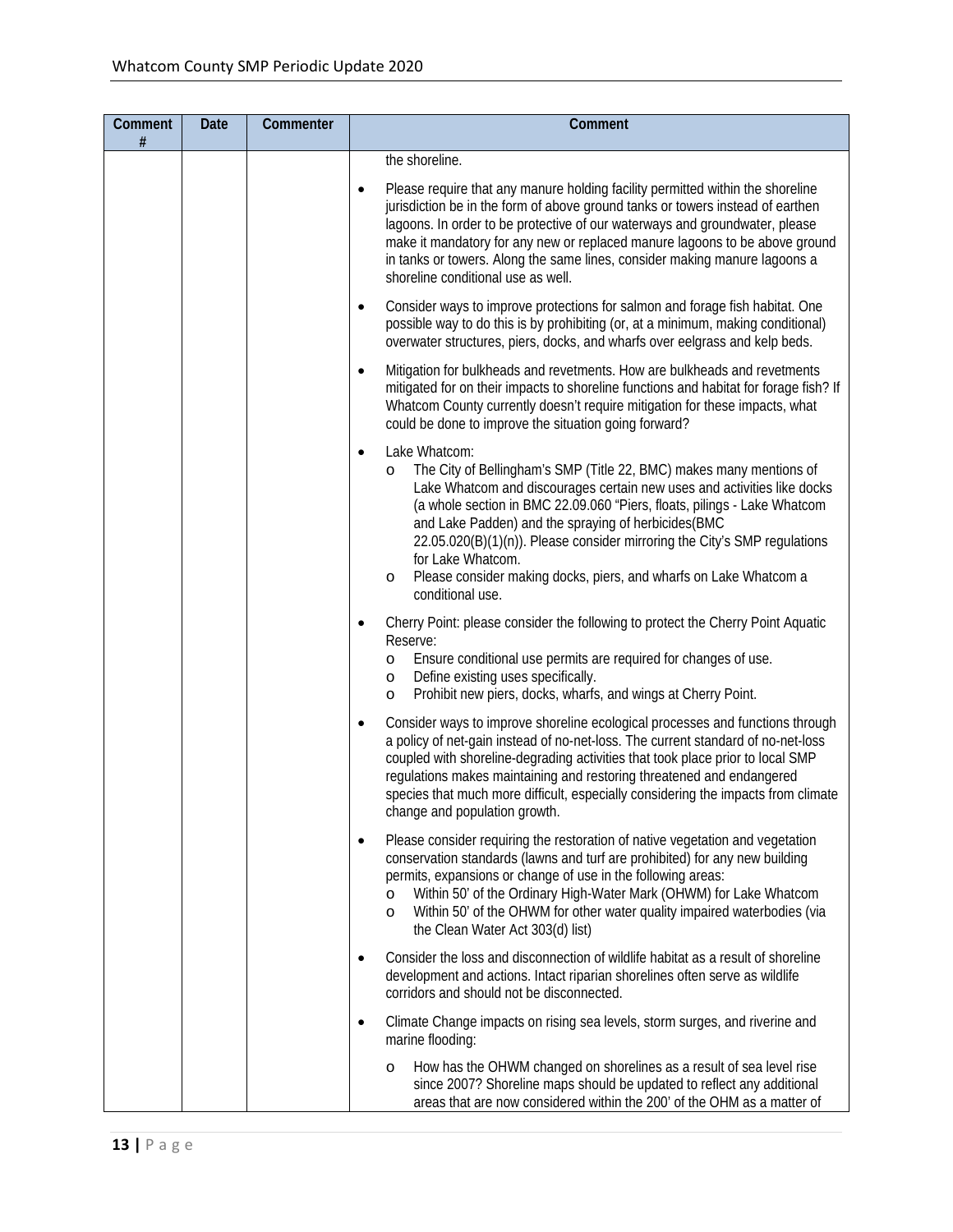| <b>Comment</b><br># | Date   | Commenter  | Comment                                                                                                                                                                                                                                                                                                                                                                                                                                               |
|---------------------|--------|------------|-------------------------------------------------------------------------------------------------------------------------------------------------------------------------------------------------------------------------------------------------------------------------------------------------------------------------------------------------------------------------------------------------------------------------------------------------------|
|                     |        |            | shoreline jurisdiction.                                                                                                                                                                                                                                                                                                                                                                                                                               |
|                     |        |            | Storm surges, highest observed water levels, and flooding for marine and<br>$\circ$<br>freshwater shorelines: how can the SMP protect, reduce, and/or plan for<br>these impacts that will become more frequent?                                                                                                                                                                                                                                       |
|                     |        |            | Given the impacts of sea level rise on property and life, please prevent<br>$\circ$<br>construction in areas that will be underwater in the next 30 years. The<br>Washington Coastal Hazards Resilience Network has the best available<br>science on this with various sea level rise projections depending on various<br>greenhouse gas scenarios.                                                                                                   |
|                     |        |            | Examples from local jurisdictions that incorporate climate impacts:<br>$\circ$                                                                                                                                                                                                                                                                                                                                                                        |
|                     |        |            | The City of Tacoma has included many updates in their 2019 Periodic<br>$\circ$<br>Update regarding climate change impacts. Below are the additions they are<br>proposing which Whatcom County could incorporate:                                                                                                                                                                                                                                      |
|                     |        |            | A new general policy of "Evaluate sea level rise data and consider sea<br>level rise risks and implications in the development of regulations,<br>plans, and programs." (p. 66)                                                                                                                                                                                                                                                                       |
|                     |        |            | New site planning policies:<br>п                                                                                                                                                                                                                                                                                                                                                                                                                      |
|                     |        |            | "Development should be located, designed, and managed both to<br>minimize potential impacts from sea level rise and to promote<br>resilience in the face of those impacts, by such actions as<br>protecting wetland and shoreline natural functions, incorporating<br>green infrastructure, retaining mature vegetation, and considering<br>soft-shore armoring wherever possible." (p. 69)3                                                          |
|                     |        |            | "Assess the risks and potential impacts on both City government<br>$\bullet$<br>operations and on the community due to climate change and sea<br>level rise, with special regard for social equity." (p. 70)                                                                                                                                                                                                                                          |
|                     |        |            | "Promote community resilience through the development of<br>$\bullet$<br>climate change adaptation strategies. Strategies should be used<br>by both the public and private sectors to help minimize the<br>potential impacts of climate change on new and existing<br>development and operations, including programs that encourage<br>retrofitting of existing development and infrastructure to adapt to<br>the effects of climate change." (p. 70) |
|                     |        |            | A new general policy for Critical Areas and Marine Shoreline<br>Protection: "Protect natural processes and functions of Tacoma's<br>environmental assets (wetlands, streams, lakes, and marine<br>shorelines) in anticipation of climate change impacts, including sea<br>level rise."                                                                                                                                                                |
|                     |        |            | We urge Whatcom County to think outside the box when it comes to protecting our<br>shorelines and communities and the wildlife that depend on them in the face of<br>challenging threats. Whatcom County can become a leader on these issues.                                                                                                                                                                                                         |
|                     |        |            | Thank you for considering our comments.                                                                                                                                                                                                                                                                                                                                                                                                               |
| 14                  | 7/3/19 | Jim Hansen | I am submitting the following suggestions on ways to enhance this year's SMP<br>Update with the limited update context. We know that our shorelines and natural<br>areas functions are not keeping up with the "no net loss" requirement. Please<br>consider ways to encourage net-gain of shoreline and natural area functions and                                                                                                                   |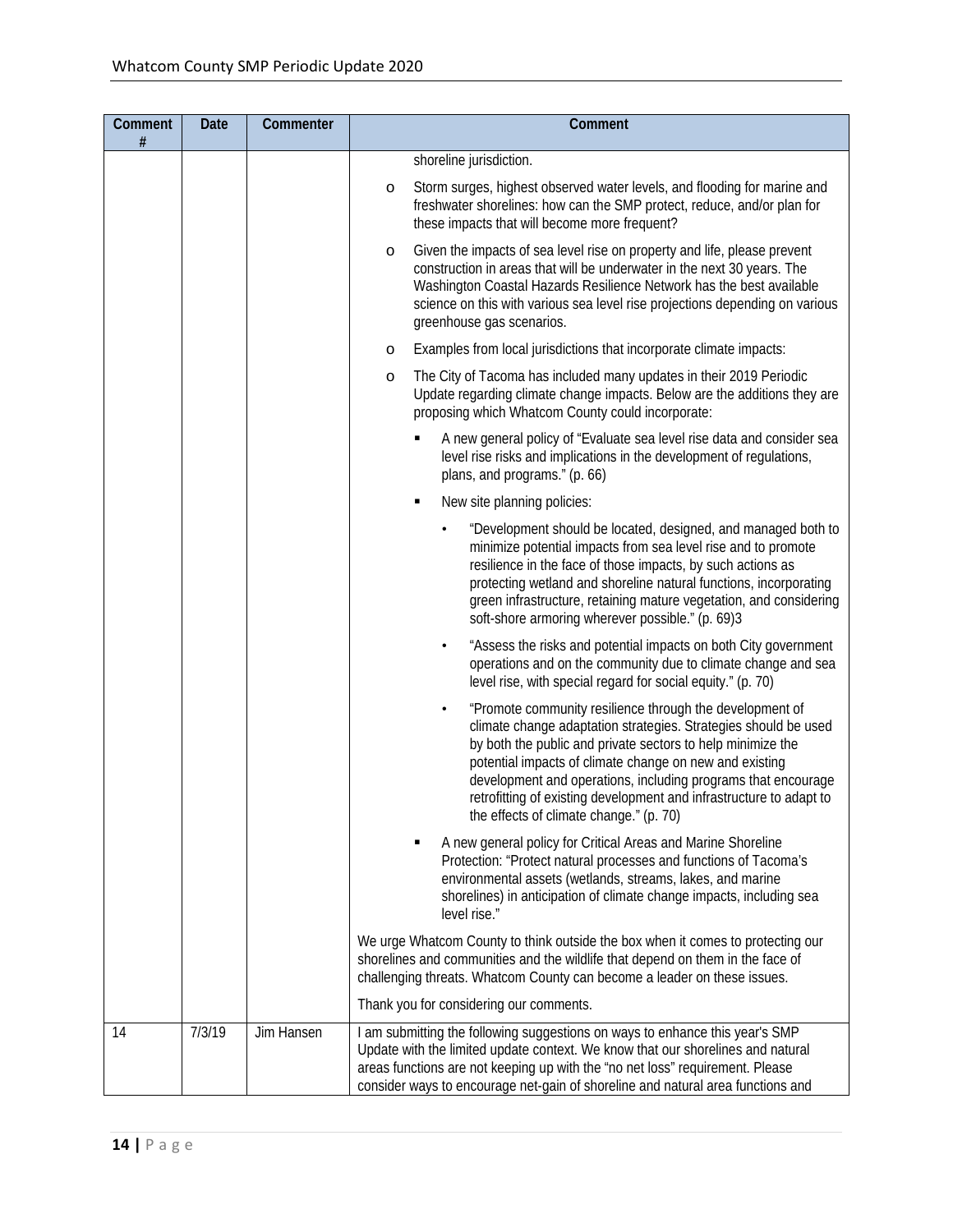| <b>Comment</b><br># | Date   | Commenter   | Comment                                                                                                                                                                                                                                                                                                                                                                                                                                                                                                                                                                                                                                                                                                                                                                                                                           |
|---------------------|--------|-------------|-----------------------------------------------------------------------------------------------------------------------------------------------------------------------------------------------------------------------------------------------------------------------------------------------------------------------------------------------------------------------------------------------------------------------------------------------------------------------------------------------------------------------------------------------------------------------------------------------------------------------------------------------------------------------------------------------------------------------------------------------------------------------------------------------------------------------------------|
|                     |        |             | values, including those suggested below.                                                                                                                                                                                                                                                                                                                                                                                                                                                                                                                                                                                                                                                                                                                                                                                          |
|                     |        |             | Permit bulkheads only as a last-resort option. Prioritize natural, living shorelines<br>to reduce the impacts of flooding instead of bulkheads that damage salmon and<br>forage fish habitat.                                                                                                                                                                                                                                                                                                                                                                                                                                                                                                                                                                                                                                     |
|                     |        |             | Prohibit new overwater structures, piers, docks, and wharfs over salmon and<br>$\bullet$<br>forage fish habitat.                                                                                                                                                                                                                                                                                                                                                                                                                                                                                                                                                                                                                                                                                                                  |
|                     |        |             | Require the restoration of native vegetation and vegetation conservation<br>$\bullet$<br>standards (lawns and turf are prohibited) for any new building permits,<br>expansions or change of use in the following areas within 50' of the Ordinary<br>High-Water Mark (OHWM)                                                                                                                                                                                                                                                                                                                                                                                                                                                                                                                                                       |
|                     |        |             | Cherry Point: please consider the following to protect the Cherry Point Aquatic<br>Reserve:<br>o Ensure conditional use permits are required for changes of use.<br>o Define existing uses specifically.                                                                                                                                                                                                                                                                                                                                                                                                                                                                                                                                                                                                                          |
|                     |        |             | o Prohibit new piers, docks, wharfs, and wings at Cherry Point                                                                                                                                                                                                                                                                                                                                                                                                                                                                                                                                                                                                                                                                                                                                                                    |
|                     |        |             | Prohibit new manure lagoons in the shoreline.                                                                                                                                                                                                                                                                                                                                                                                                                                                                                                                                                                                                                                                                                                                                                                                     |
|                     |        |             | Prohibit gravel bar removal (also known as river bar scalping) in creeks and<br>rivers. This activity is not cost effective without massive public subsidies.                                                                                                                                                                                                                                                                                                                                                                                                                                                                                                                                                                                                                                                                     |
|                     |        |             | Lake Whatcom:<br>$\bullet$<br>o Prohibit the following in order to protect our drinking water from pollution from<br>oil from boats: dredging, new commercial development, new in-water<br>structures, piers, floats and pilings.<br>o Include language in the SMP about the importance of Lake Whatcom as the<br>source of drinking water for most of the County and the water quality<br>improvement plan (TMDL). As per the City of Bellingham SMP                                                                                                                                                                                                                                                                                                                                                                             |
|                     |        |             | Climate change: How has the OHWM changed on shorelines as a result of sea<br>level rise since 2007?<br>o Shoreline maps should be updated to reflect any additional areas that are<br>now considered within the 200' of the OHM as a matter of shoreline<br>jurisdiction.<br>o Storm surges, highest observed water levels, and flooding for marine and<br>freshwater shorelines: how can the SMP protect, reduce, and/or plan for<br>these impacts that will become more frequent?<br>o Given the impacts of sea level rise on property and life, please prevent<br>construction in areas that will be underwater in the next 30 years. The<br>Washington Coastal Hazards Resilience Network has the best available<br>science on this with various sea level rise projections depending on various<br>greenhouse gas scenarios. |
|                     |        |             | Thank you for you for attention to these suggestions. I know the citizens wish you to<br>do more in this update than just repaint the deck chairs on the Titanic.                                                                                                                                                                                                                                                                                                                                                                                                                                                                                                                                                                                                                                                                 |
| 15                  | 7/5/19 | Kim Clarkin | Please take the opportunity this update offers to incorporate recent scientific<br>understanding of climate change, as well as respond to and reduce the ongoing<br>degradation of shorelines, habitats and their connectivity. Here are a few specifics.                                                                                                                                                                                                                                                                                                                                                                                                                                                                                                                                                                         |
|                     |        |             | The SMP should explicitly recognize the Cherry Point Aquatic Reserve and its<br>Management Plan<br>(https://www.dnr.wa.gov/publications/aqr_resv_cp_mgmtplan_amend_201702.p<br>df?0bilab), which is currently being updated by DNR and a stakeholder                                                                                                                                                                                                                                                                                                                                                                                                                                                                                                                                                                              |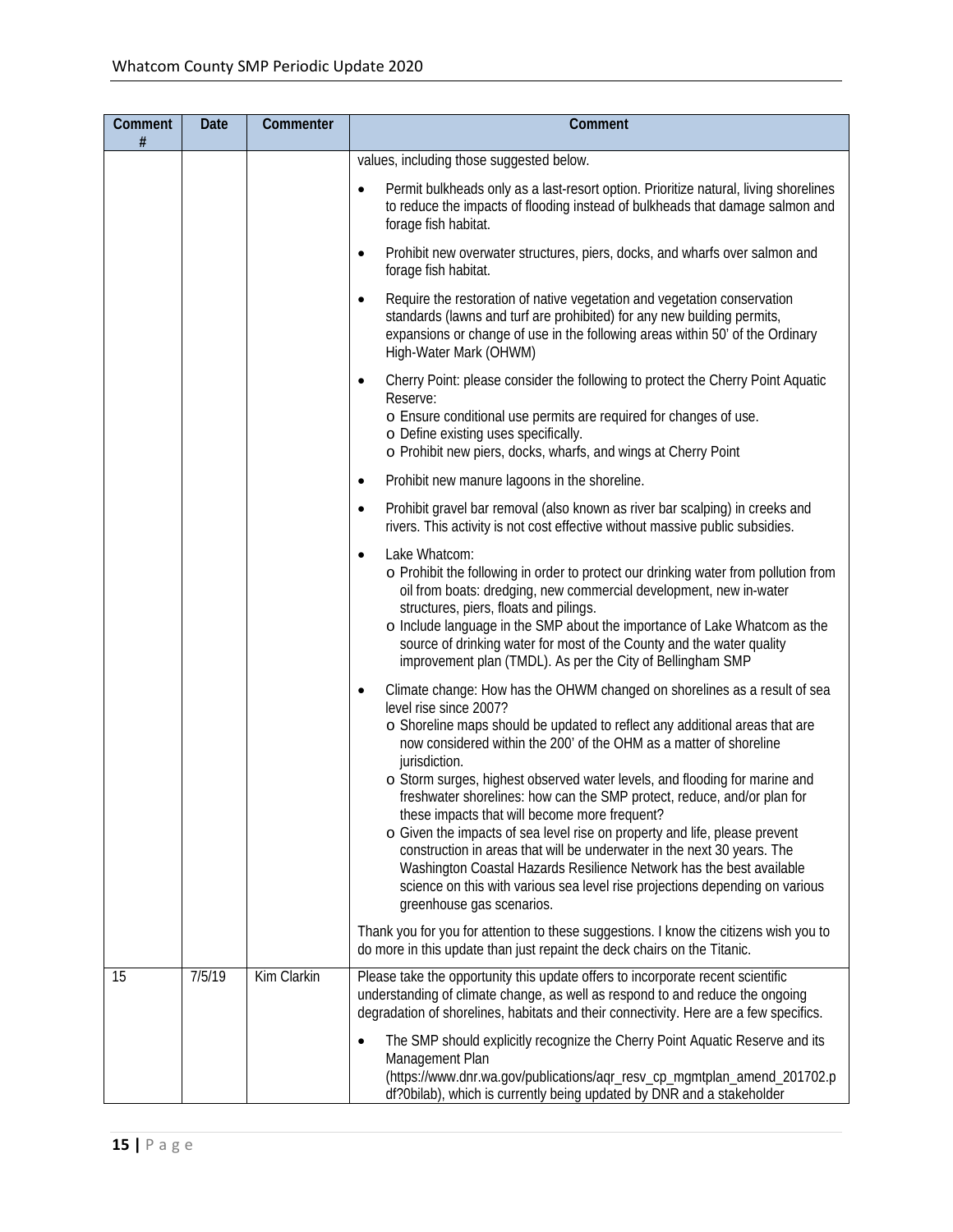| Comment<br>$\#$ | Date   | Commenter | Comment                                                                                                                                                                                                                                                                                                                                                                                                                                                                                                                                                                                                                                                                                                             |
|-----------------|--------|-----------|---------------------------------------------------------------------------------------------------------------------------------------------------------------------------------------------------------------------------------------------------------------------------------------------------------------------------------------------------------------------------------------------------------------------------------------------------------------------------------------------------------------------------------------------------------------------------------------------------------------------------------------------------------------------------------------------------------------------|
|                 |        |           | committee. The county's shoreline management guidance for Cherry Point<br>should accord with DNR's management strategies to work toward fulfillment of<br>CPAR's goals. The goals for the aquatic reserve focus on maintenance and<br>protection of: populations and habitat for a number of endemic and migratory<br>aquatic species of interest; habitat-forming processes and functions; and water<br>quality. Reducing human detrimental impacts on species and habitats is another<br>goal. DNR and WDFW and others, with help from many volunteers, are working<br>to monitor and understand the ecological system at the Reserve, so that<br>conformance with these goals can be assessed.                   |
|                 |        |           | The SMP should support Management Plan objectives such as the following:                                                                                                                                                                                                                                                                                                                                                                                                                                                                                                                                                                                                                                            |
|                 |        |           | 2.1 Work cooperatively to identify and minimize existing and potential future<br>water quality impacts on the nearshore environment resulting from outfalls,<br>runoff, groundwater contamination, ballast, airborne sources, and other<br>discharges to the Reserve. Monitor nearshore water quality and<br>temperature and support local efforts to reduce adverse impacts over time.                                                                                                                                                                                                                                                                                                                             |
|                 |        |           | 1.4 Consider climate change when planning restoration projects and future<br>development.                                                                                                                                                                                                                                                                                                                                                                                                                                                                                                                                                                                                                           |
|                 |        |           | 3.1 Prevent impacts of new structures, shoreline modification, intakes and<br>outfalls on aquatic vegetation, forage fish spawning, and fish migration, and<br>minimize risks of environmental impacts from existing industrial, residential,<br>and recreational uses.                                                                                                                                                                                                                                                                                                                                                                                                                                             |
|                 |        |           | The SMP should very definitely include climate change adaptation and damage-<br>reduction strategies. For example, sea level rise and increasing storm surges<br>will require responses, and these should be regulated such that wetlands, wood,<br>and other 'natural' techniques for reducing damage will be required in lieu of<br>rock and concrete walls. The SMP should not stop at general guidance, but<br>should call out specific requirements and criteria for flexibility. Staying with a<br>2007 baseline and resource evaluation would be counter-productive given the<br>changes in both climate and our understanding since then. Surely high water<br>marks have changed since 2007, haven't they? |
|                 |        |           | The SMP should establish quantitative ways to evaluate development permits in<br>٠<br>terms of no net loss of ecological function. Policy guidance is simply too flimsy<br>to rely on, and staff should not be put in the position of making judgments based<br>on generalities. What is the status of ecological functioning along the county's<br>shorelines? How has that changed since 2007? Are requirements being<br>implemented in actual permits or are variances undermining them? Are they<br>working or not?                                                                                                                                                                                             |
|                 |        |           | I support RE-Sources request that the SMP prevent gravel bar scalping except<br>where life and property are at risk. In that case, the proposal should require a<br>public CUP process before being permitted.                                                                                                                                                                                                                                                                                                                                                                                                                                                                                                      |
| 16              | 7/8/19 | Jay Irwin | As you know I have been doing a lot of permitting for dock projects (dock repairs as<br>well as new docks) the last few years. A couple of issues/concerns I'd like to<br>comment on are                                                                                                                                                                                                                                                                                                                                                                                                                                                                                                                            |
|                 |        |           | The dock length requirement as it relates to water depth for adequate<br>1.<br>moorage. Requiring moorage in shallow water conflicts with habitat protection<br>as it increases over water coverage with floats/platforms/moorage etc. in the<br>nearshore. More flexibility should be added to allow moorage in deeper water.<br>The current policy was likely implemented prior to modern wakeboats/wake<br>surfing popularity which with my understanding creates more wave action and                                                                                                                                                                                                                           |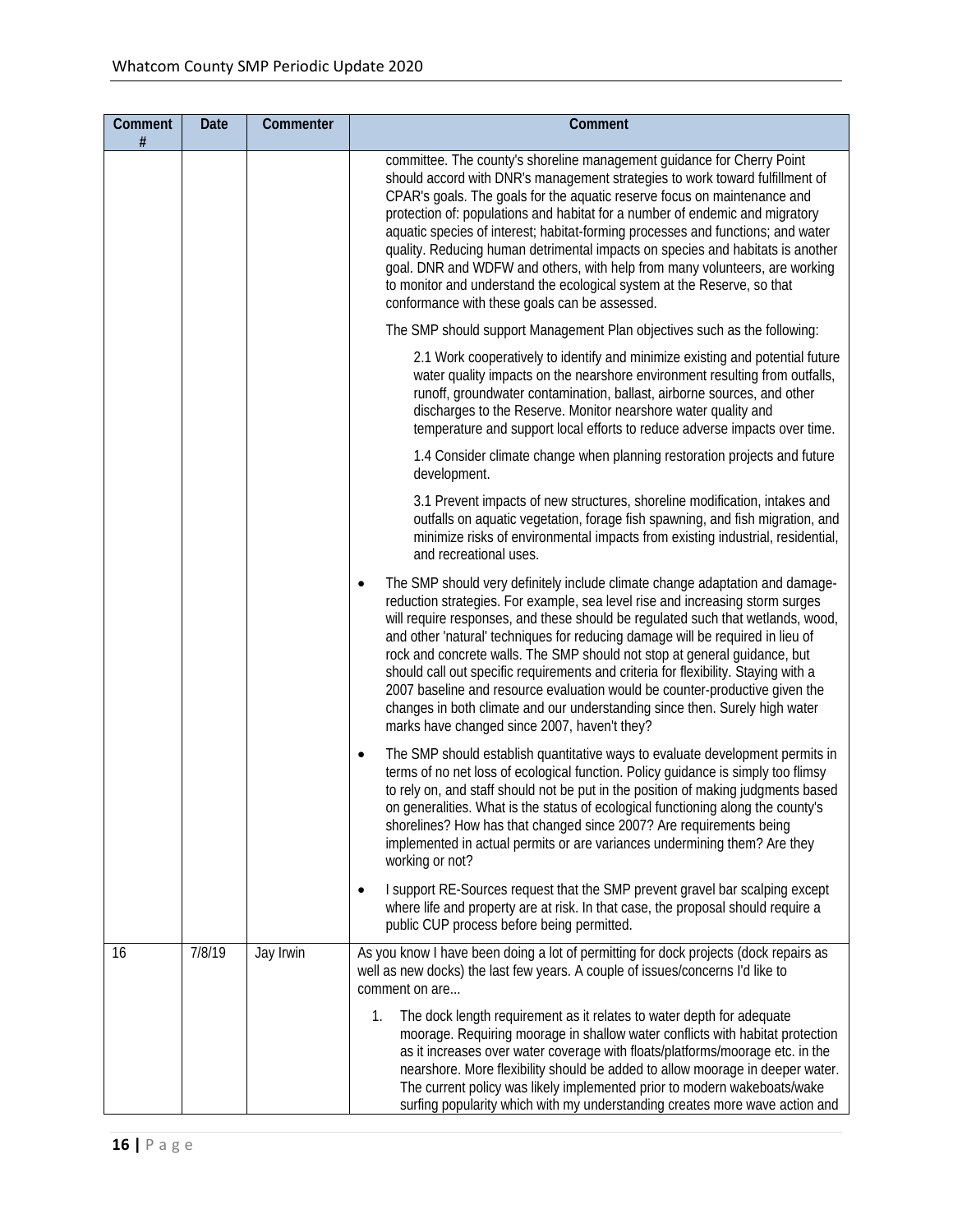| Comment<br>$\#$ | <b>Date</b> | Commenter                                                                                        | Comment                                                                                                                                                                                                                                                                                                                                                                                                                                                                                                                                                                                                                                                                                                                                                                                                                                                                                                                                                                                                                                                                                                                                                                                                                                                                                                                        |
|-----------------|-------------|--------------------------------------------------------------------------------------------------|--------------------------------------------------------------------------------------------------------------------------------------------------------------------------------------------------------------------------------------------------------------------------------------------------------------------------------------------------------------------------------------------------------------------------------------------------------------------------------------------------------------------------------------------------------------------------------------------------------------------------------------------------------------------------------------------------------------------------------------------------------------------------------------------------------------------------------------------------------------------------------------------------------------------------------------------------------------------------------------------------------------------------------------------------------------------------------------------------------------------------------------------------------------------------------------------------------------------------------------------------------------------------------------------------------------------------------|
|                 |             |                                                                                                  | can cause floats in shallow water to contact the lake bed.                                                                                                                                                                                                                                                                                                                                                                                                                                                                                                                                                                                                                                                                                                                                                                                                                                                                                                                                                                                                                                                                                                                                                                                                                                                                     |
|                 |             |                                                                                                  | Float size. Working with Lakeside Marine (a dock contractor) they have<br>2.<br>expressed concerns that the current maximum size float (6' x 20') is very<br>small and difficult to stabilize and provide safe walking conditions for people.<br>This question should get re-looked at during the update.                                                                                                                                                                                                                                                                                                                                                                                                                                                                                                                                                                                                                                                                                                                                                                                                                                                                                                                                                                                                                      |
|                 |             |                                                                                                  | 3.<br>Trying to figure out the requirements for a shared dock is really difficult and<br>unclear. It should be made clearer in the code. Sharing moorage should be<br>encouraged but my limited permitting experience with it has shown it to be<br>very cumbersome and frustrating for property owners.                                                                                                                                                                                                                                                                                                                                                                                                                                                                                                                                                                                                                                                                                                                                                                                                                                                                                                                                                                                                                       |
| 17              | 7/8/19      | Rick Hann, for<br>The Cherry<br>Point Aquatic<br>Reserve<br>Citizen<br>Steward-ship<br>Committee | The Cherry Point Aquatic Reserve Citizen Stewardship Committee (CPAR CSC) is a<br>volunteer citizen group working for the betterment of The Cherry Point Aquatic<br>Reserve. Please note that we do not speak for the Washington Department of<br>Natural Resources, which manages the Reserve. We write this letter with the<br>following requests:                                                                                                                                                                                                                                                                                                                                                                                                                                                                                                                                                                                                                                                                                                                                                                                                                                                                                                                                                                           |
|                 |             |                                                                                                  | During your review process of the Shoreline Master Program please remember to<br>both recognize the Cherry Point Aquatic Reserve and consider the uplands adjacent<br>to the Aquatic Reserve.                                                                                                                                                                                                                                                                                                                                                                                                                                                                                                                                                                                                                                                                                                                                                                                                                                                                                                                                                                                                                                                                                                                                  |
|                 |             |                                                                                                  | We ask you to:<br>Ensure conditional use permits are required for changes of use in the Cherry<br>Point area.<br>Define the existing uses specifically.<br>٠<br>Prohibit any new over-water construction at Cherry Point.<br>$\bullet$<br>In order to support the multitudes of marine creatures that exist we have to<br>preserve and sustain, rather than exploit, the quality of our local aquatic<br>resources, now and into the future.                                                                                                                                                                                                                                                                                                                                                                                                                                                                                                                                                                                                                                                                                                                                                                                                                                                                                   |
|                 |             |                                                                                                  | Thank you for considering our comments.                                                                                                                                                                                                                                                                                                                                                                                                                                                                                                                                                                                                                                                                                                                                                                                                                                                                                                                                                                                                                                                                                                                                                                                                                                                                                        |
| 18              | 7/12/19     | Rein<br>Attemann, for<br>the<br>Washington                                                       | We support many of the provisions in the existing shoreline management program<br>and the suggested improvements. We echo the recommendations to improve the<br>Whatcom County Shoreline Management Program (SMP) submitted to you by Re<br>Sources for Sustainable Communities in their letter dated July 3, 2019.                                                                                                                                                                                                                                                                                                                                                                                                                                                                                                                                                                                                                                                                                                                                                                                                                                                                                                                                                                                                            |
|                 |             | Environmental<br>Council                                                                         | Below are the topics and issue areas we urge you to include in your resolution of<br>scope for the periodic update of the SMP:                                                                                                                                                                                                                                                                                                                                                                                                                                                                                                                                                                                                                                                                                                                                                                                                                                                                                                                                                                                                                                                                                                                                                                                                 |
|                 |             |                                                                                                  | • Permit bulkheads only as a last-resort option with a conditional use permit.<br>Prioritize natural, living shorelines to reduce the impacts of flooding instead of<br>bulkheads that damage salmon and forage fish habitat. Additionally, all property<br>owners seeking to construct a bulkhead on the shoreline of their property must<br>receive Hydraulic Project Approval (HPA) from the Washington Department of Fish<br>& Wildlife per 2SHB 1579 starting July 1, 2019.<br>• To protect the Cherry Point Aquatic Reserve please require conditional use permits<br>for changes of use, define existing uses specifically, and prohibit new piers, docks,<br>wharfs, and wings at Cherry Point.<br>• Prohibit new oil or gas pipelines from crossing rivers and lakes and limit the<br>expansion of existing infrastructure.<br>• Protect water quality in Lake Whatcom, a critical source of drinking water for<br>Whatcom County, by prohibiting the following: dredging, new commercial<br>development, new in-water structures, new piers, floats and pilings. Include<br>language in the SMP about the importance of Lake Whatcom as the source of<br>drinking water for most of the County and the water quality improvement plan<br>(TMDL). The City of Bellingham did that for their SMP and the County should |